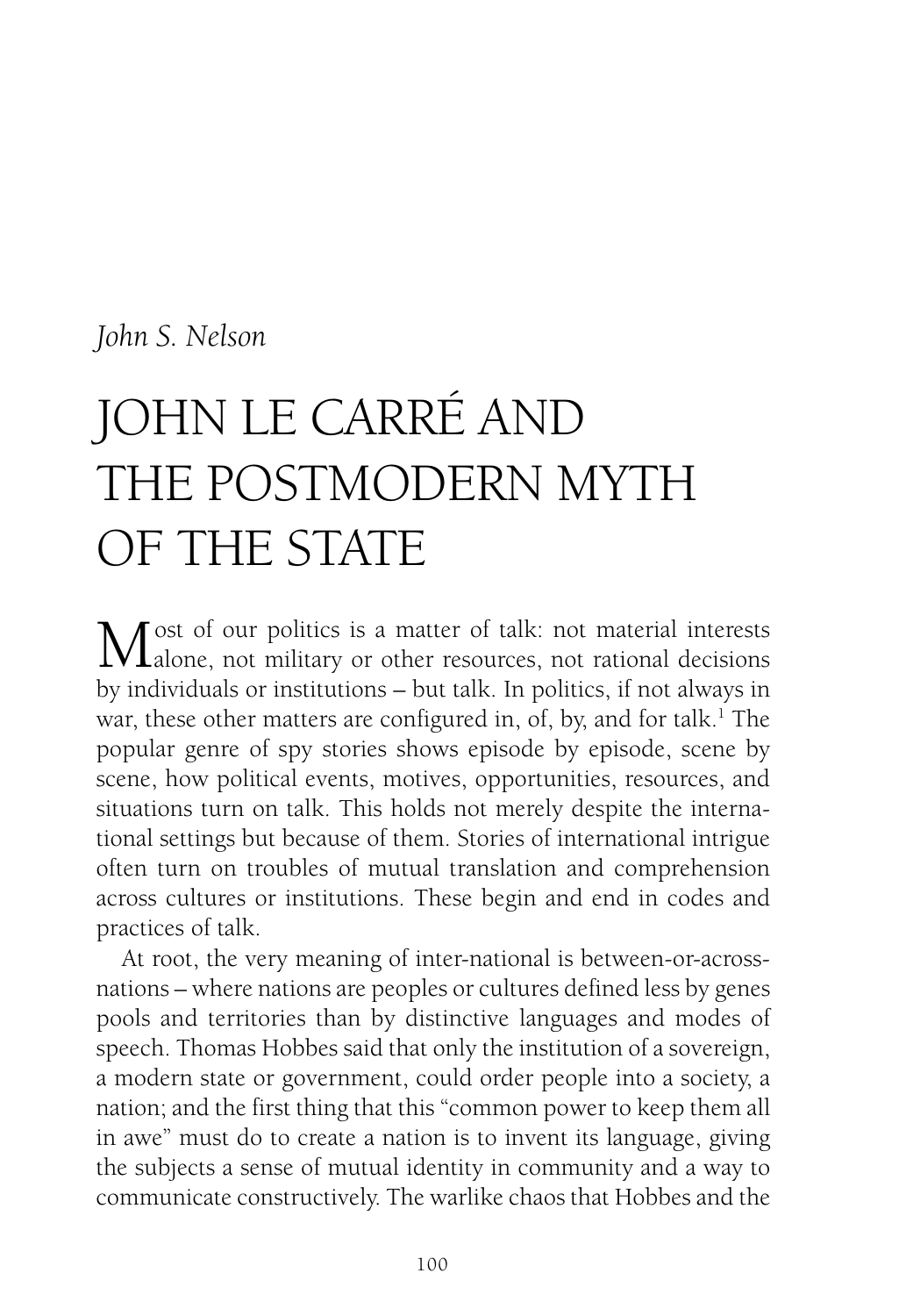modern world have taken to remain between nations is therefore importantly a result of confusion and misunderstanding at the levels of language, talk, and translation. International relations are first and foremost phenomena of troubled talk. Put more broadly, modern politics recognize no international community in the strict political sense of sovereignty, and so international relations are defined by difficulties of communication. Time and again, spy stories insist on this characterization.

Troubles of talk and communication are importantly challenges of information. Late-modern spies act to keep their country's information secret from competitors. This protects their country's strategies and powers. Chief among those resources is the proprietary information or knowledge itself. In the modern world of Hobbesian sovereigns, reputation is power. In the late-modern world of nationalsecurity states, information is the power to produce or penetrate reputations. In the practice of spying, therefore, information is the supreme power. Gaining information through passive or active intelligence operations is surely the classic work of spies. They act covertly to penetrate the defenses of their competitors, to defend their own information, and to propagate misinformation, even disinformation. These three activities define spying and animate spy stories. All three are communicational, treating international relations as politics of talk – never exclusively, but almost always primarily.

# The Myth of the (National-Security) State

*I have always been opposed to violence, even when it's in a manner of speaking.*<sup>2</sup>

Len Deighton

Spy stories help to make the myth of the national-security state. As a concept, this has become intrinsically critical of the development of the modern nation-state into forms more bureaucratic and adventurous, both at home and abroad. Thus the genre sometimes treats the national-security state as a late-modern replacement for the modern sovereign. But the genre also treats the national-security state as a late-modern exaggeration of the modern state, especially of its worst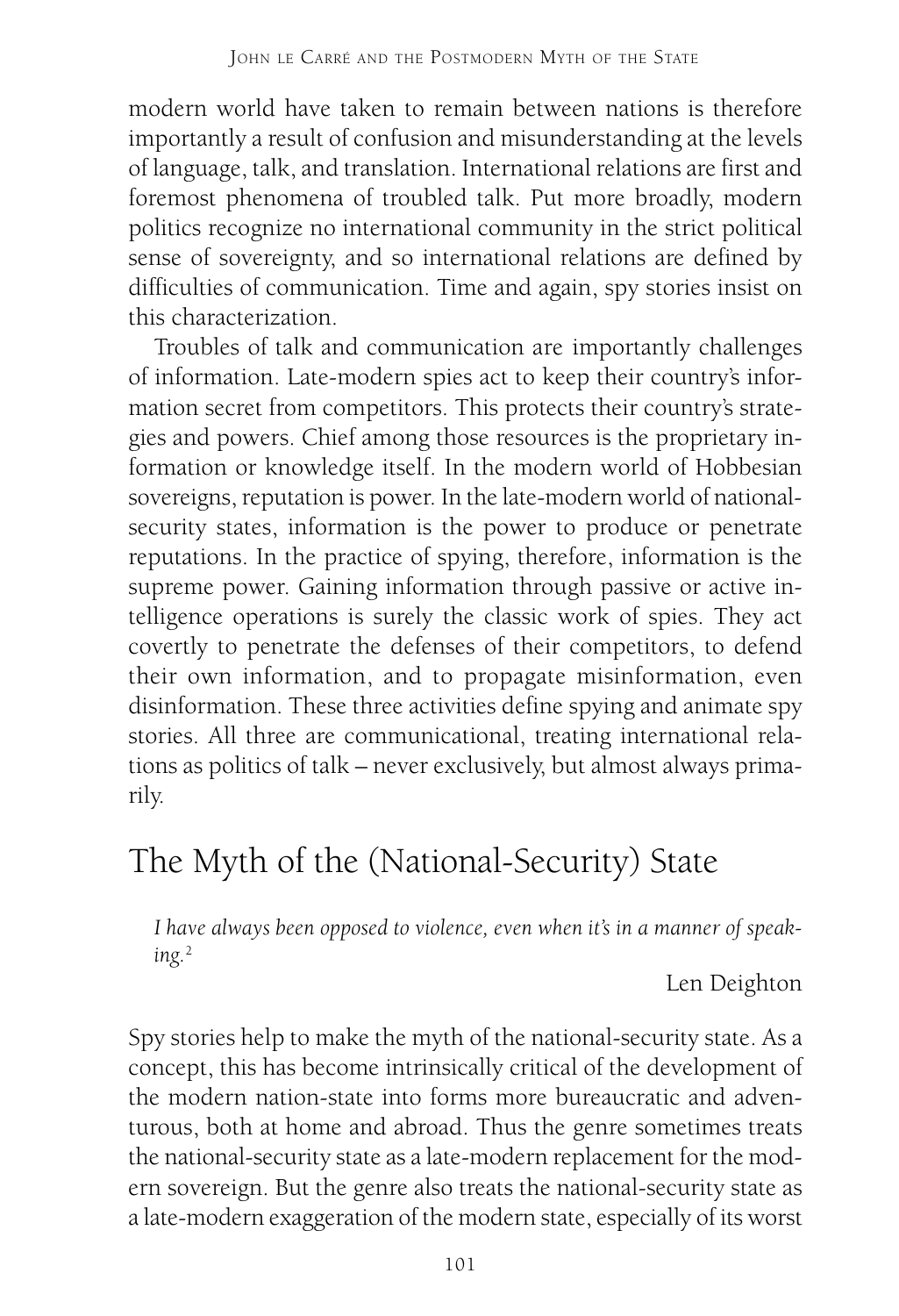proclivities. Then the genre faults the national-security state for extreme editions of the same maladies that beset any modern state. Along the way, spy stories find saving graces in a few of the departures or exaggerations practiced by the national-security state. Sovereignty, democracy, and bureaucracy are the watchwords of this critique.

The overall argument of the genre is that neither the modern state nor its national-security descendant can achieve genuine sovereignty or democracy. Conventionally the genre tends to applaud the first finding and fault the second. Nor, the genre suggests, is either type of state suited to the liberal-unto-libertarian ideal of the nightwatchman state. Instead the governments that dominate affairs of international relations are bureaucratic. Given the ambition and scale of governments late in the twentieth century, spy stories judge their bureaucratization to be less admirable than inevitable. But perhaps the most intriguing possibility raised of late by the genre is that the best governments possible for our times would surmount both nightwatchman and bureaucratic models to embrace templates such as the night-manager state recently evoked by John le Carré.

# Not Sovereignty . . .

*"You have so many voices, Mr. Pine,*" *she resumed, after too long. "I have no idea anymore who you are. . . . You say one thing, and you are that person. And I am moved by that person. Then that person is called away, and somebody quite different takes his place. And you say something else. And I am moved again. So we have a changing of the guard.*" <sup>3</sup>

John le Carré

In *The Night Manager*, the title character may be taken to personify the author's (and perhaps the genre's) sense of desirable government in the wake of the Cold War. Given le Carré's sharp eye for emerging conditions, the state as night-manager may even be taken more generally as a recommendation for postmodern times. The notion of states as selves, like that of selves as governments, is an old one in the west. Comparisons between polities and psyches go back at least as far as Plato's *Republic*, where the just commonwealth and the good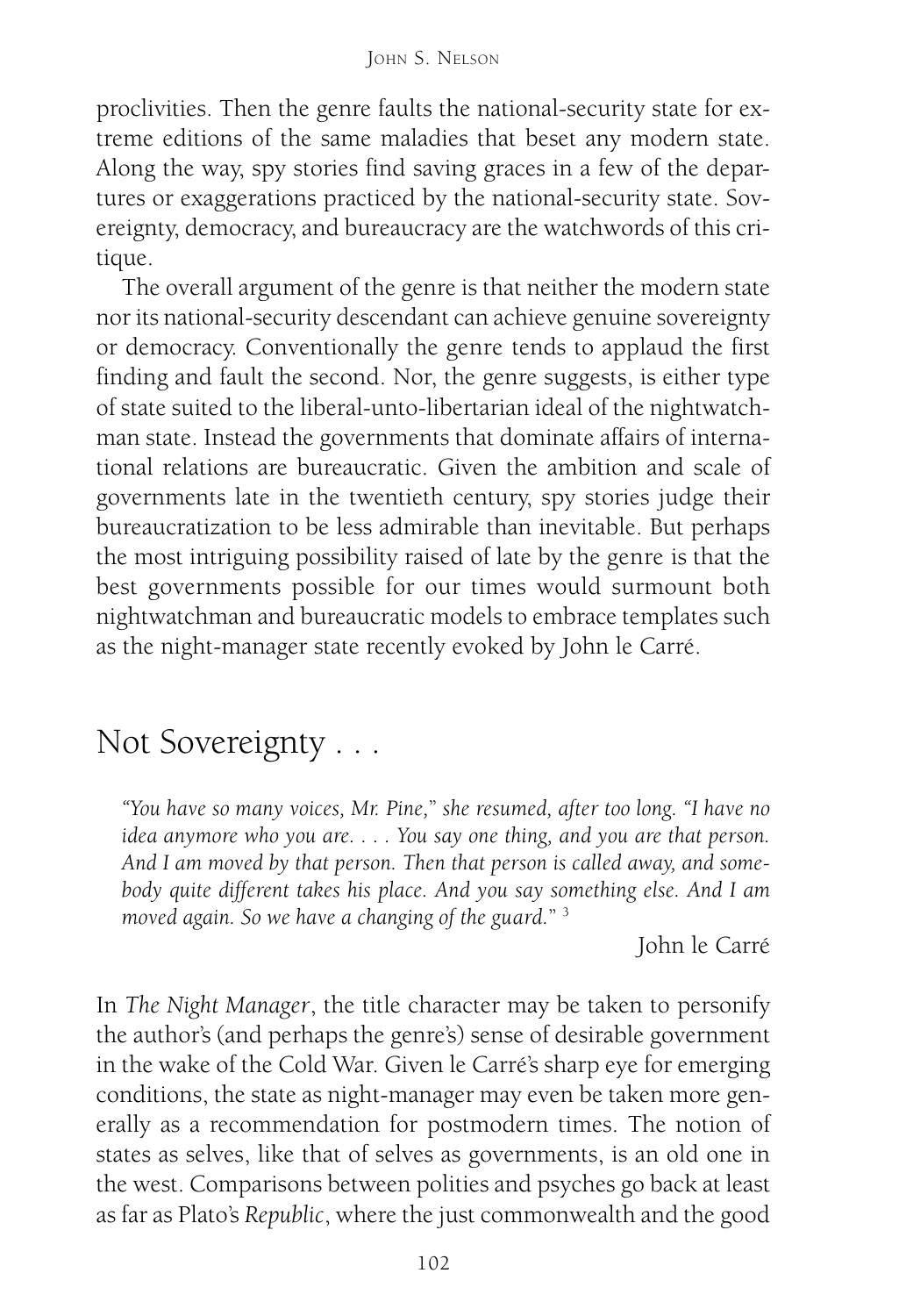soul are characterized in tandem. From Hobbes onward, the modern state and the modern self are idealized as rational sovereigns. Both are in complete ownership, possession, and control of their bodies and acts. But to read le Carré and other spy writers these days is to infer either that the days of sovereignty are numbered, that no sovereignty in any genuine sense ever really existed, for states or for selves, or that no sovereignty the strict sense was ever possible for states or selves. The postmodern view is that selves encompass several levels and many voices. The spy-novel convention is that states do the same. "The secret world, [le Carré] says, 'is also the national subconscious.' It takes you to the 'secret center' of a country. If you want to know the deepest longings and anxieties of any nation, then look at what its security and intelligence services are being asked to do."4 But not even the secret center can be sovereign.

Moving away from the Cold War, the state no longer is nor should be a unified sovereign, speaking with only one voice. Like "the Night Manager" Jonathan Pine to his first great love, Sophie, states now have many voices at once. They may attain a kind of unity in commitment to their citizenry. Even that, however, is unlikely. Jonathan claims to have given his all to Sophie; but she suspects otherwise, and she is right. For Jonathan knowingly, though with great misgivings, betrays Sophie's trust. With grave reservations, he puts the cause of his country ahead of his love. Does this mean that a unified sovereign would be better than a multiplicitous regiment? That is not le Carré's meaning. His complex characters are seldom unified in classical or in modern terms. Nor are his states "sovereign" in most senses of the word. Even were unified selves and sovereigns possible for earlier times, le Carré shows how the spying and other covert actions of international intrigue make such unity impossible and undesirable for the diverse and dispersed conditions of late-untopostmodern politics.

Le Carré's work agrees in this regard with the conventions of international intrigue as a popular genre. Spy stories portray covert action as undoing any sovereignty as absolute authority or power within a specific territory. Add propaganda to covert action, and spying may be said to undo sovereignty as the monopoly on the legitimate means of violence in a society: Max Weber's test and definition of any modern state. The dynamics of international intrigue keep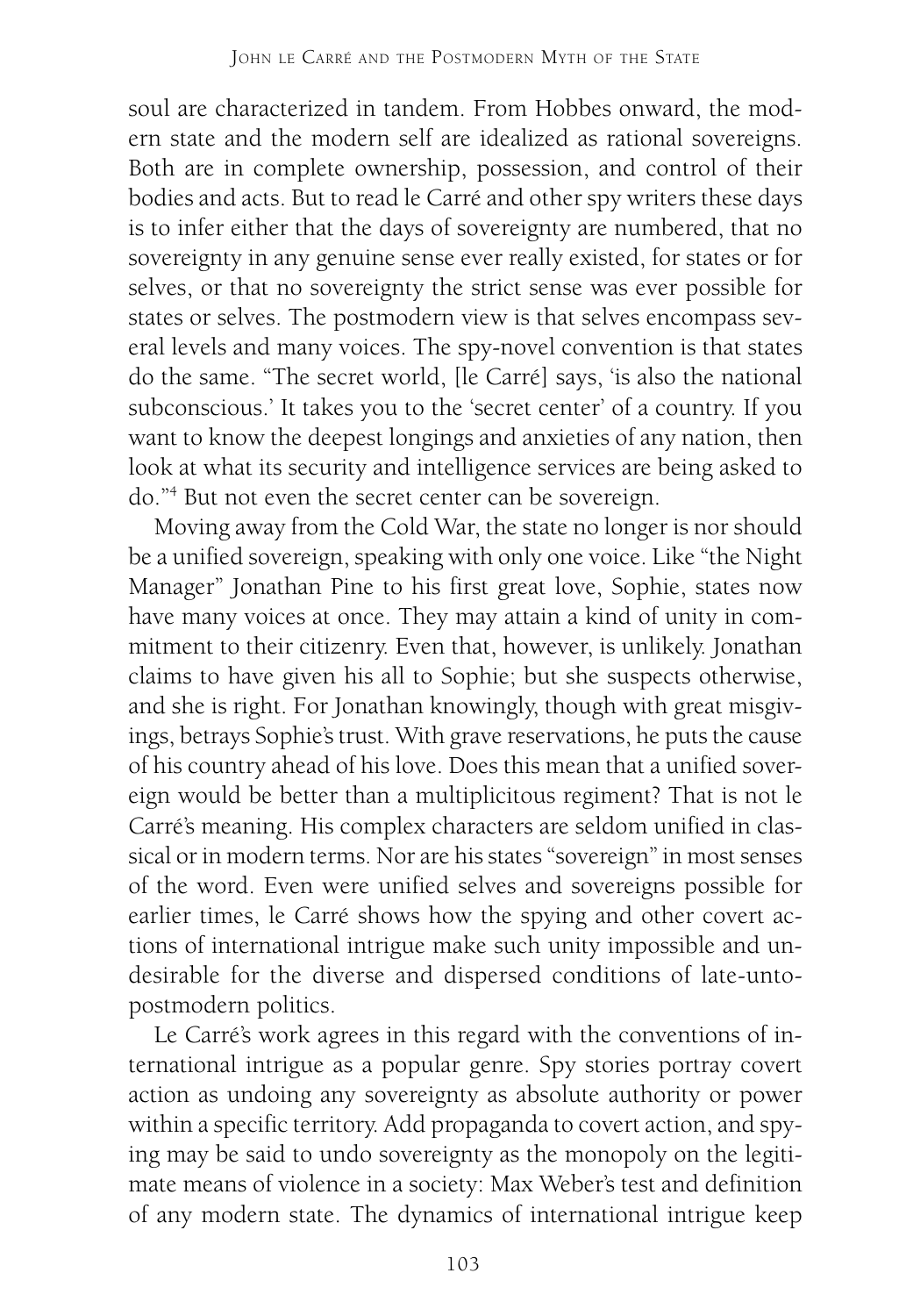governments and cultures too permeable to retain the sovereign integrity of clear boundaries between the domestic and the foreign, the inside and outside. Spy stories trace how states and societies are immensely complex sets of institutions and individuals, many with standing also in other cultures and countries. In the case of double agents and dual citizens, both of whom figure prominently in spy stories, individuals may even have standing in other governments. Prominent as well are governmental institutions and their non-governmental equivalents that cut across boundaries between nominally sovereign states.

Whatever the intentions of their authors, recent spy stories tend to take modern sovereignty apart in virtually every way possible. They deconstruct modern states by covert actions, transnational institutions, revolutionary upheavals, resurgent tribes, global economies, cultural imperialisms, the multiple identities of postmodern individuals, and the cross-cutting loyalties of many peoples. Likewise spy stories tend to deconstruct modern selves: through torture and brainwashing, through the plasticity of spies, through dispersing the self-discovery plots of earlier eras. Yet spy stories also decenter states and selves. They feature economic, educational, and other institutions that stand mostly outside modern governments. Sometimes these serve as fronts for spying, but more often they become separate grounds for international intrigue.

Largely in place of modern sovereignty as unified decision and control, spy stories see postmodern government as overt and covert action coupled with political accountability. As le Carré says, "There's no such thing as a decision. There never was."

The mode of decision is too tidy and tyrannical to satisfy the genre's realistic interest in conditions, complications, improvisations, and the like. No decision stands by itself in spy stories; but no decision could stand otherwise by the standards of modern sovereignty, either for states or selves. Despite their penchant for clockwork plots, spy stories tend to challenge the modern concept of control, similarly crucial to the very idea of sovereignty. To conceive states or individuals as "controlling" in the strict sense of "sovereignty" would be to banish the intrigue from spy stories. So the genre undoes sovereignty as a political program for states or selves. Eschewing most attempts to characterize whole systems of politics at the level of the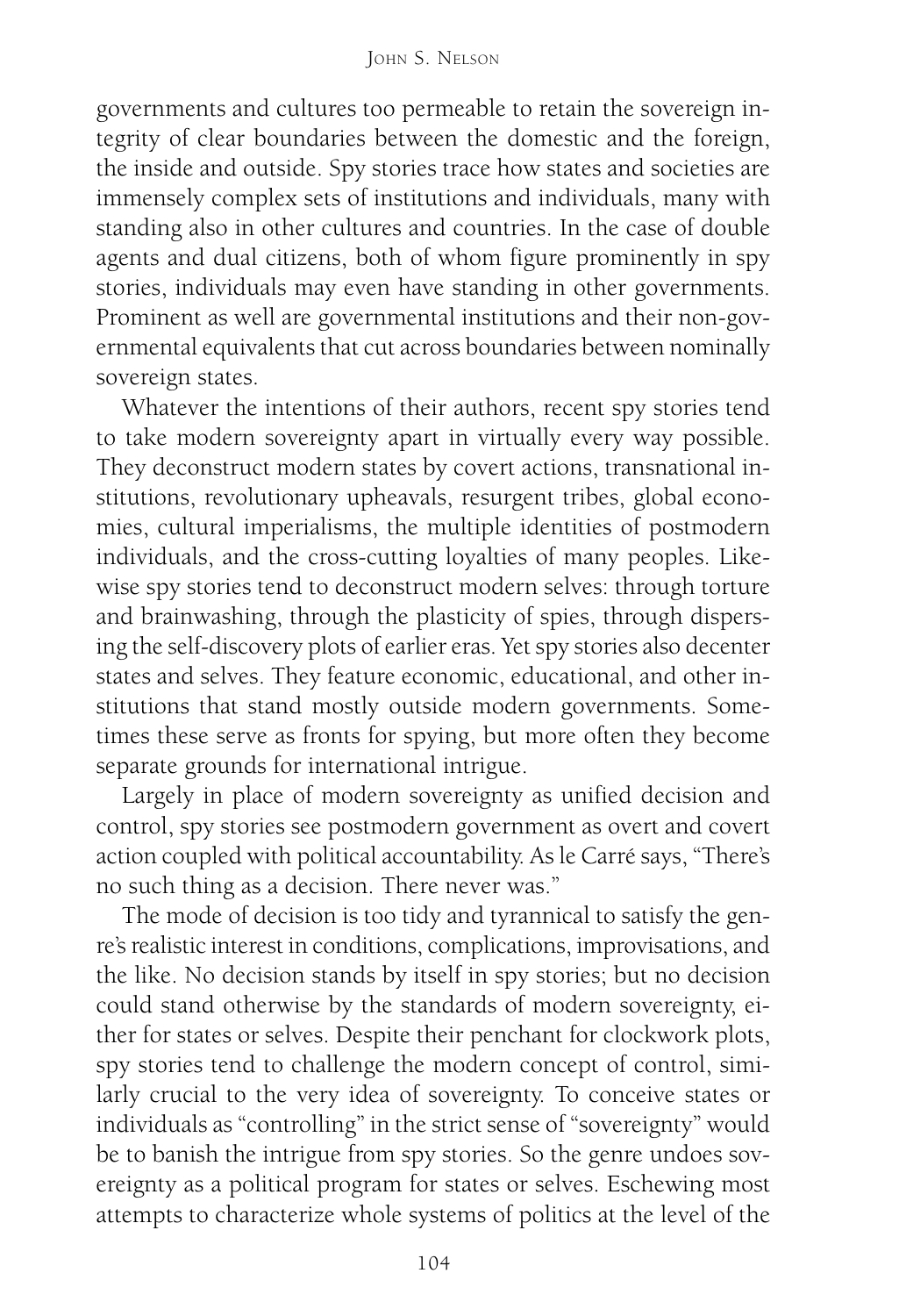country, spy stories turn instead to the political excitement of covert action.

#### . . . But Covert Action

*She shuffled listlessly through the cables and reports on her desk. She had already handed out the morning's assignments to her researchers, and now she was faced with reading her own stack of material, sifting through it for a relevant fact on any one of hundreds of subjects, files, and cases. This, if the thriller writers only knew, was ninety percent of what intelligence was all about; reading, remembering, associating, analyzing, and occasionally, discovering. It was mornings like this that made her sometimes yearn for foreign duty, where there was, at least, the stimulus of outside contact.*<sup>5</sup>

Stuart Woods

Spy stories tend to glamorize covert action. Even realist novels and films in the genre can hardly help themselves. In *Deep Lie*, Stuart Woods cautions his readers and himself against romanticizing the professional life of the spy. But look at what is already happening by the last sentence, when his professional spy lets her thoughts turn to "foreign duty," with its "stimulus of outside contact." Just raise the possibility of covert action, of operations out in the field, and the spy thriller is off and running – to exciting events in exotic places.

Spy stories imply that covert actions epitomize and pervert latemodern politics. This holds primarily for international relations, but spy stories also show how their machinations infect putatively domestic politics. And in any event, international intrigues typically depend on the dissolution of many separations posited by modern politics between international and domestic realms. Spy stories know that covert action has become a persistent, characteristic focus of the foreign and defense policies of America and most other countries which have, on occasion, exercised a major influence on this century's overt, official politics among nations. This makes covert action a symbol for the international politics of our times.

Sooner or later, according to the genre, nearly all espionage tries to make in direct ways some of the changes that the spymasters want to effect in others. When le Carré's Alec Leamas, *The Spy Who Came*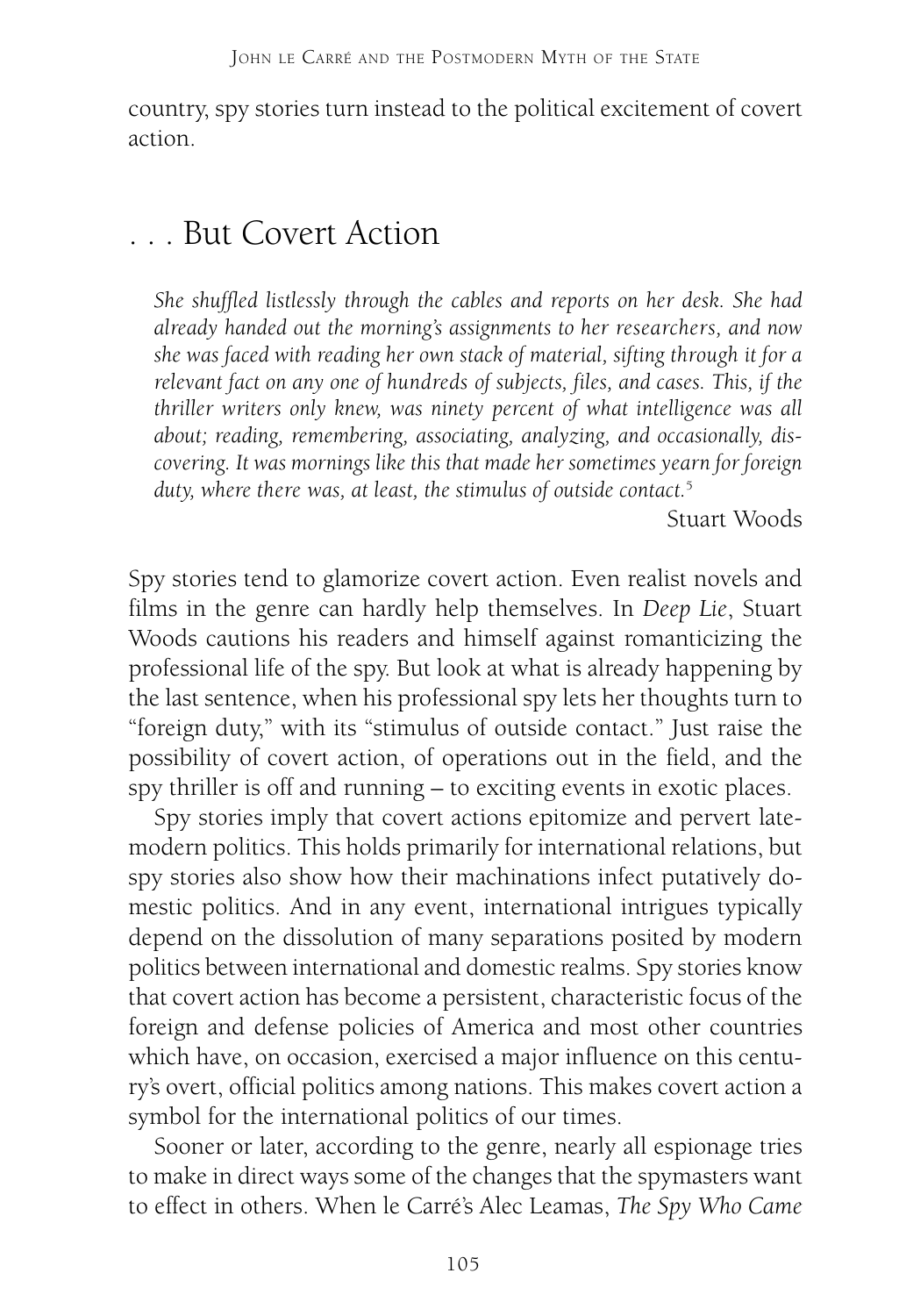*In from the Cold*, becomes entrapped in manipulating a communist country to discredit one major figure and advance another, he passes fully (if unknowingly) into the realm of covert operations. Immersed in covert action, he enters completely into the contest of spy versus spy. As covert action across borders, tales of international intrigue project bureaucratized versions of reputational politics, eventually to the nth-degree. They display the national-security state as a covert manipulator of almost anything that comes its way. And thus they lay the foundation for one of the biggest indictments lodged by the genre of international intrigue against the professional practice of spying for late-modern states.

## Not Democracy . . .

"*The ethic of our work, as I understand it, is based on a single assumption. That is, we are never going to be aggressors. . . . Thus we do disagreeable things, but we are defensive. That, I think, is still fair. We do disagreeable things so that ordinary people here and elsewhere can sleep safely in their beds at night. Is that too romantic? Of course, we occasionally do very wicked things.*" *He grinned like a schoolboy. "And in weighing up the moralities, we rather go in for dishonest comparisons; after all, you can't compare the ideals of one side with the methods of the other, can you now? . . . I mean, you've got to compare method with method, and ideal with ideal. I would say that since the war, our methods – ours and those of the opposition – have become much the same. I mean you can't be less ruthless than the opposition simply because your government's policy is benevolent, can you now?*" *He laughed quietly to himself. "That would never do,*" *he said.*<sup>6</sup>

John le Carré

Spy stories tell time and again how the international intrigues of late-modern states go astray or succeed so as to debilitate and eventually destroy democracy. *The Spy Who Came In from the Cold* is typical in this regard, for the genre as well as for le Carré. It relies on intense figural resonance among its many levels of theme and detail to show how western democracies are torpedoed by their secret services. To save these democracies, the covert manipulations of spies are destroying them. In spy novels, this is evident in personal, everyday events as much as affairs of state.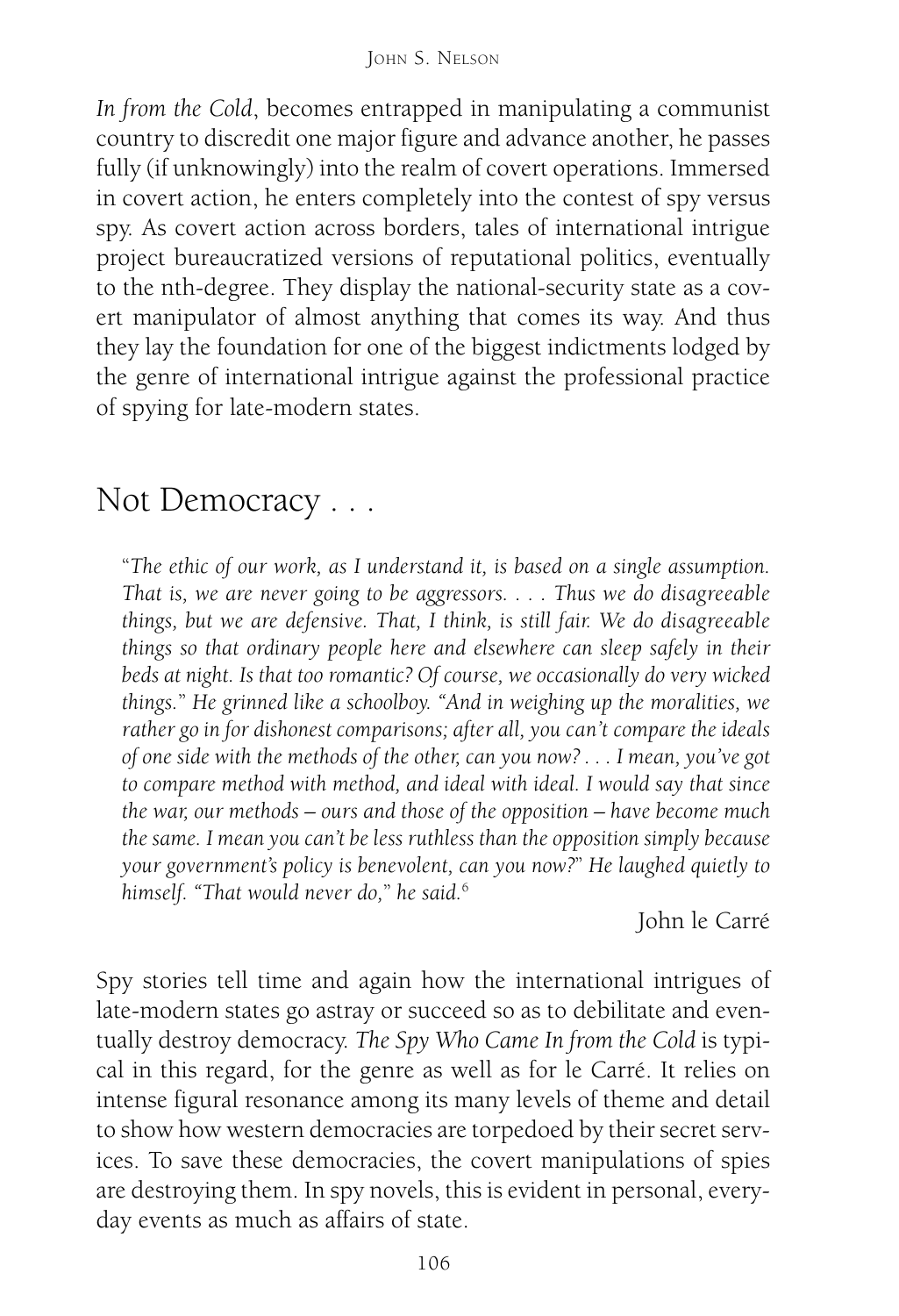Since le Carré's classic contrasts democracy to political manipulation, we should ask who manipulates whom? Control manipulates Alec Leamas, his lover (Liz Gold), and the opposition. As the spy ready to come in from the cold, Alec is ripe for misuse. As a naïve leftist and lonely librarian, Liz is vulnerable to manipulation through Alec. But notice that the novel does not treat covert action as categorically "secret." Instead the whole spy apparatus is oriented as much or more to various public manipulations. Control is a power in "the Circus," a name that echoes Guy Debord, Jean Baudrillard, and Murray Edelman on politics as spectacle.<sup>7</sup> The bread and circuses of the Roman Empire become the late-modern spectacle of political entertainment for the masses. Is it any longer "democratic?" Neither the novel nor the genre is confident that it ever was, but they suggest strongly that it is not now.

Circus and Control routinely manipulate "the public," allegedly for its own good. Spying is put in the service of lying to the local citizenry. Some of them, such as Liz, become targets of more grim and outrageous manipulations. Liz is an ordinary person who gets caught up in the spy game and destroyed, never having been asked to volunteer or approve any part of the plot. The pervasive deceit means that much the same happens to Alec. He is a run-of-the-mill, patriotic operative, still human and democratic enough to have compunctions about some kinds of covert activity. So he, too, must go.

The novel is too sophisticated to identify democracy with "right" and its opponents with "wrong." But it does show how spies and ordinary people need to believe in something akin to democracy and human decency. The specific substance is not as important as the act of belief, as even Control mentions at an early point in the story. Control's abstraction from human details is what enables him to view everything as relative to changing interests, shifting purposes in a bureaucratic war of seemingly unending attrition. Insofar as Control makes himself the epitome of the political, the novel might pit the personal against the political. The personal is moral, the political is not. But the ambiguous figure of Smiley together with the evident politics of Alec and Liz stand in the way of anything so simple. Is Leamas to take a personal stand, to stop spying in defiance of the larger political considerations about what is advantageous for his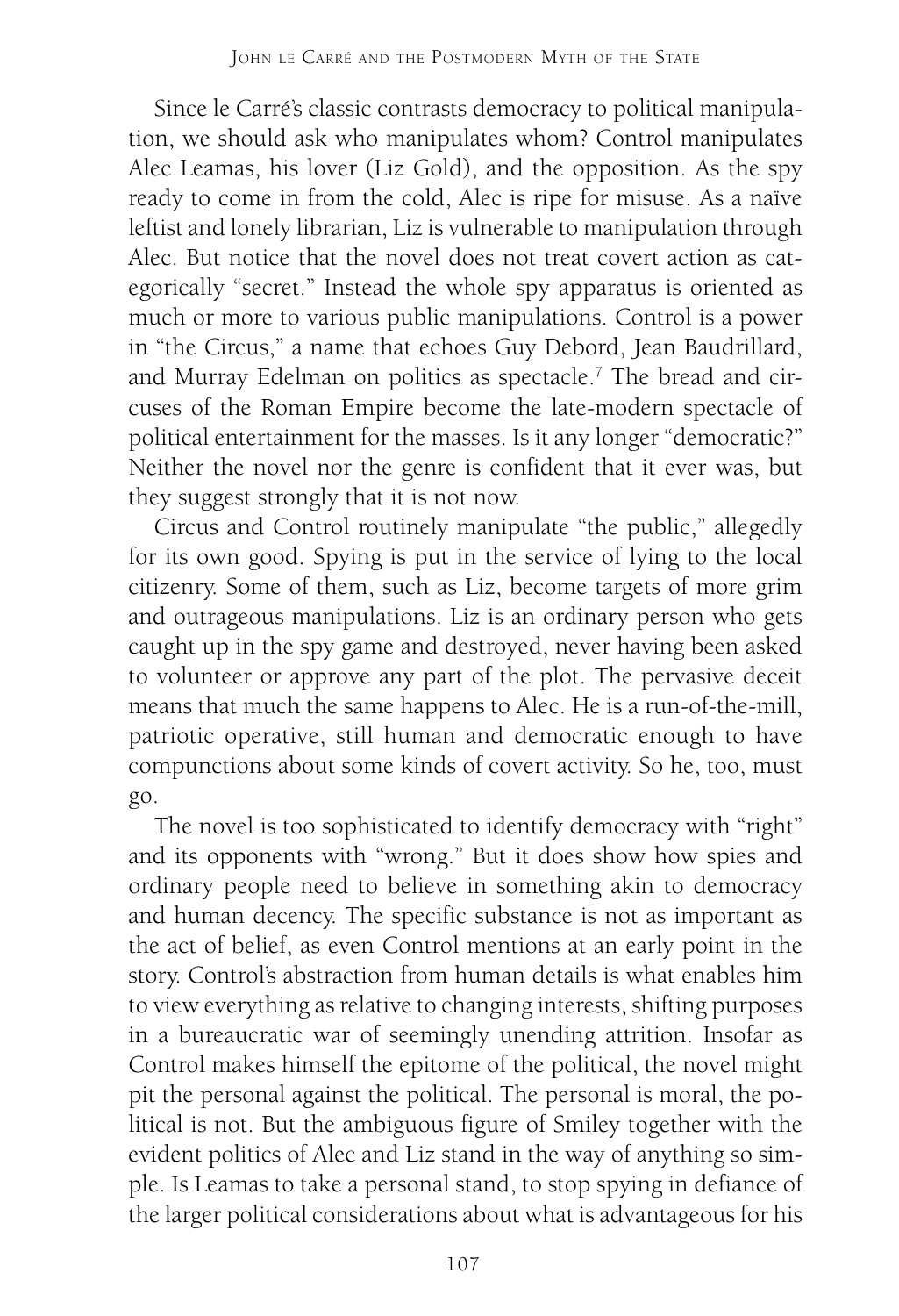side to do? This personal stand need not be a good thing. Much of the book is compatible with reckoning Leamas's personal stand to be selfish, to meet his own needs to come in from the cold. He craves warmth in a loving, ordinary, true relationship. He needs caring in his life. So he sets aside the hard, cold things that must be done for the good of the espionage operation and, by extension, the free world of democratic nations. Yet the connivance of Control is supposed to save the democracies at the cost of a dupe or fellow traveler and possibly also a spy. The speeches by Control leave readers with more than a few reservations about this claim of the end justifying the means. They put into question the compatibility of democracy with the national-security state.

Take Control's longest declamation, a part quoted at the start of this section. It argues that the spy state is ethical precisely because it is willing to set aside the ordinary morality of personal life in order to defend the conditions needed for ordinary people in western democracies to get on with their lives, free of regimentation by the alien powers of the Communist East. By this end of this performance as carefully crafted by le Carré, we are troubled by the reasoning and the reasoner. In the abstract, Control's case for playing hardball politics and doing all sorts of dirty, nasty stuff might be persuasive. But the precise words and rhythms of Control tell us to think again. Maybe the evil of our side is merely responsive and defensive, not offensive. But why is the other side in that posture, and how are covert actions of the kinds implied going to stay consistent with democratic principles or procedures? Control no doubt would answer in a clever way, but would his words be persuasive after we know what he is using them to defend? Furthermore the cold-war logic of preemption twists the meanings of words like "responsive" and "defensive." So we know that Control is talking half-truths at best when he declares that there is only one big principle at issue: never to let an attack go unanswered.

Here the question of ethics is predicated on the hardball ideal of protecting us citizens through elite methods. Not only ordinary people, with their private codes of morality, but also spy stories are wont to contemplate objections. Democracy is supposed to benefit the common folk. When they are raw material for manipulation in the interest of an allegedly democratic state, can the ends still justify the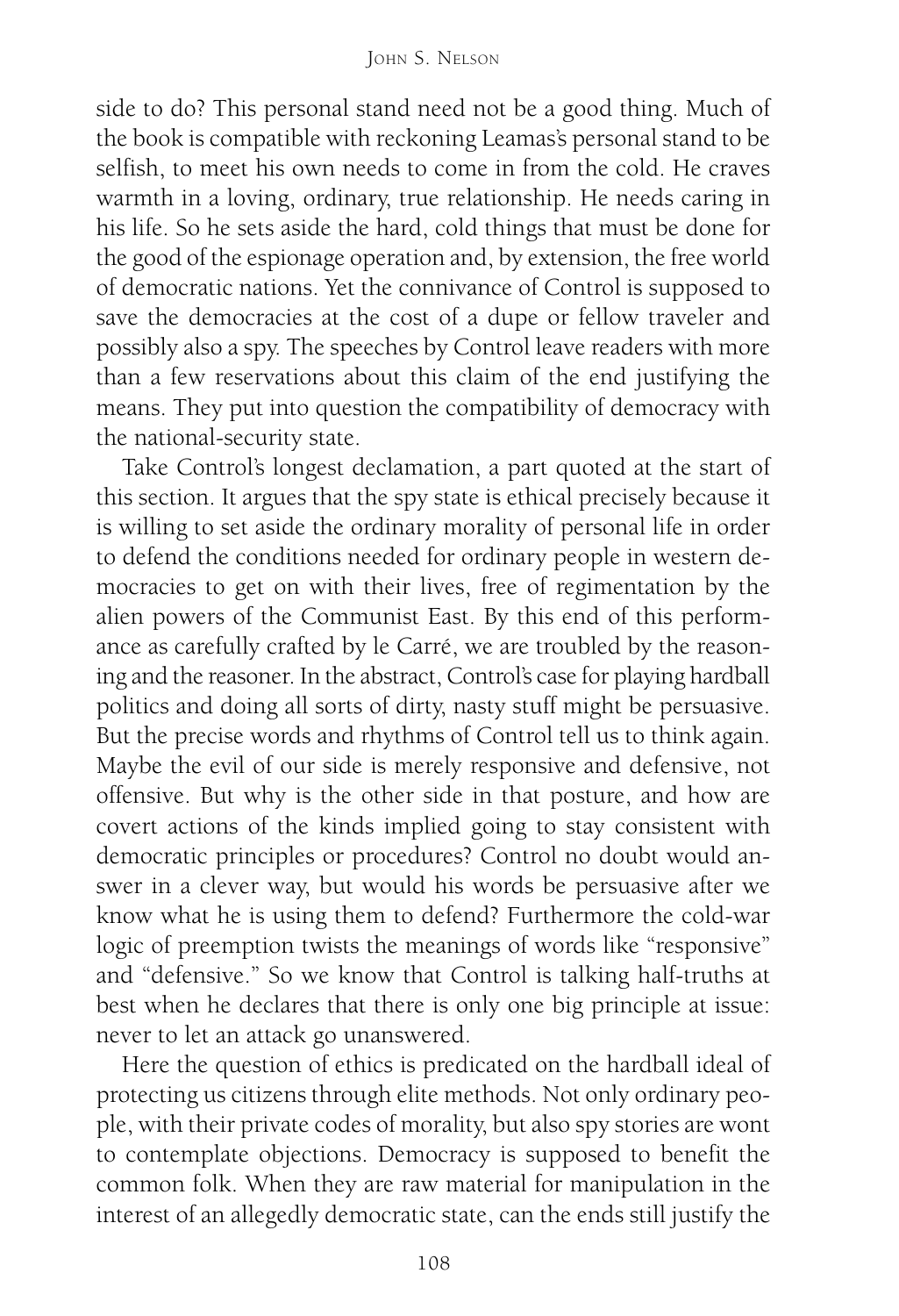means? Le Carré doubts it, and so do his colleagues and conventions in the genre.

These considerations of publicity are the flip side of secrecy, another theme of spy novels that ties closely to the topic of information. Secrecy is treated by the cold warrior as the withholding of information from a public. What is secret might well not be known by the enemy, and probably should not be. But in the world of spy versus spy, it definitely is not and should not be known by a public – even on your own side. Such secrecy is the antithesis of democratic politics which depend on visibility.<sup>8</sup> Democratic politics are supposed to be overt and public, not covert and secret, so that citizens can know enough about what is happening to join in the making of public decisions.

Secrecy states are national-security states: antithetical to liberal, democratic, and even republican modes of government. National-security states rely on secret agencies or bureaus of government, usually in the fives and tens so that one arm will not (need to) know what the others are doing. These agencies are to do things exactly counter to the overall ethos, the atmospherics and principles, of democratic regimes. The cold-war argument is that this is the only way to protect democracies in hard and dangerous times. The need is to fight fire with fire, and the enemy's secrecy with our own. Seldom are democratic publics good at organizing themselves to face subtle threats and sustained crises. Republics might provide for crisis leadership in international relations through the office of the dictator or, more likely, a presidency modeled on the Roman institution. Yet democratic politics tend to distort such an institution by hedging it in with various electoral concerns and countervailing powers. When we "know" that the enemy will resort to all sorts of evil deeds and dirty tricks, the realistic response is to reply in kind and to anticipate, even pre-empt, this if at all possible. Yet these are the kinds of deeds that cannot be decent in democratic terms. Therefore they cannot be acknowledged publicly without officials and their agents suffering disgrace, impeachment, resignation, or the like. But in the secrecy-security state, by contrast, these official resources need not be squandered in such ways. The dirty deeds of covert action remain secret, not so much from the other side as from the public on our own.

Spy stories do not rule out the possibility that the visibility of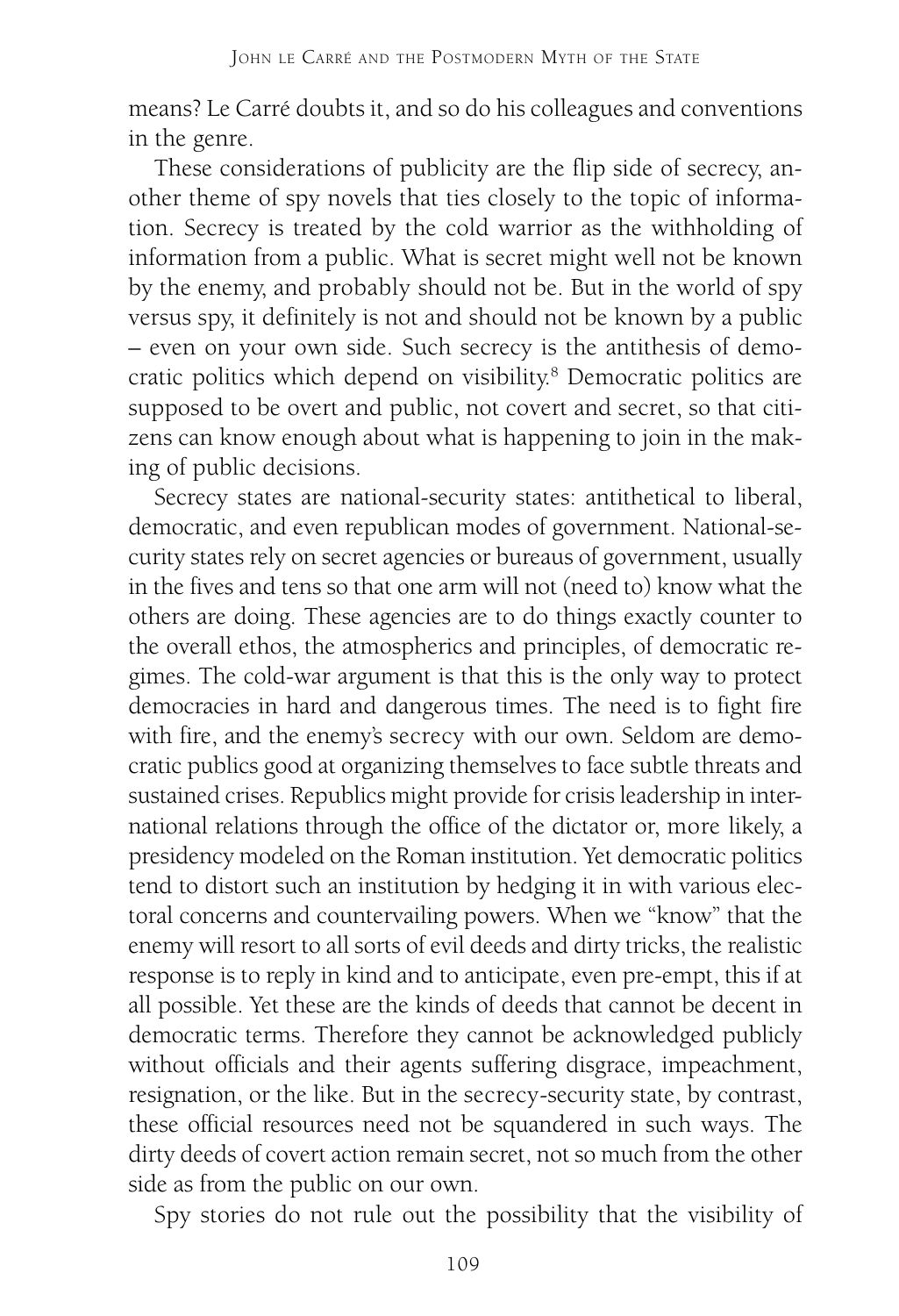democracies might need protection by the invisibility accorded cadres of secret agents who engage in covert actions. Nevertheless spy stories do discredit most of the facile defenses of covert operations that have become commonplace in electronic societies since the Second World War. More than a few spy stories are suspicious of ideal models of democracy. But even the tales that promote such models prefer to describe most governments as "bureaucratic" rather than "democratic."

At numerous points in *The Spy Who Came In from the Cold*, secrets are kept by various people from diverse others. The novel's world is full of secrecy, and so the world of secrecy turns out to be cold and dry and discouraging. Quite specific consequences seem to follow for the people who keep things secret, and others for the ones who do not. Yet there is an ironic twist or trick about the secrets kept. At the level of the laudable characters, keeping secrets cause events to go awry. The less trustworthy characters are so busy learning everybody else's secrets that we might describe them as managing or manipulating secrets more than keeping them. Their work, measured by their actual ends, goes much better. Presumably this testifies to the bureaucratic politics that inflate specific acts and tactics of secrecy into a larger strategy for secrecy that we could call "compartmentalization." Spies proceed only on a "need-to-know basis." You tell only people in your own part of the operation, and then only if they must know in order to operate well. That way, no spy caught can blow the covers of other spies in the secret service. By extension, spy agencies keep each piece of information restricted to one or two private, conspiratorial spaces. Think of them as closets, rather than forums. Because there is no "public space" where the knowledge becomes fully pooled or shared, however, the intelligent interpretation of information becomes difficult or impossible.

Systemically and personally, then, the compartmentalization and secrecy go awry. We readers do not know what is going on for much of le Carré's novels, though we get more clues overall than any actors save the few supposedly in Control. Liz does not know what is going on; but this is not surprising, since members of the public often become mere pawns for the players at the game of international intrigue. Nor, more tellingly, does Alec know. He often flatters himself that he does, but we learn that he has been cut out of the key loops.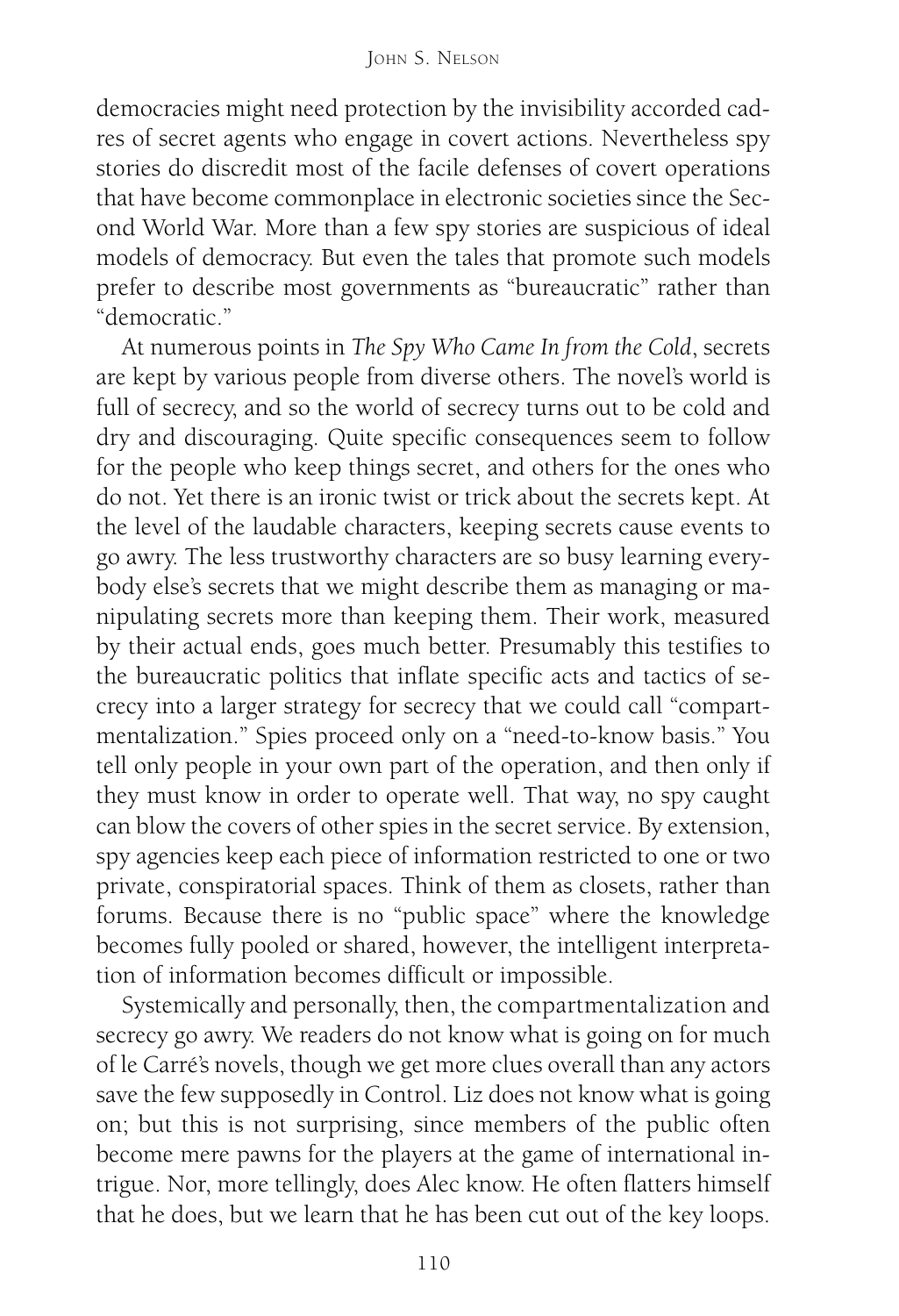Until it is too late, he fails to understand the whole strategy pursued by Control. By the time he senses how Control is using him, he has little latitude left but to die. He thinks that he is engaged in one last act to get (revenge against) Mundt. Actually he is helping to solidify Mundt's position as a double agent. Alec does not know that Mundt is the mole burrowed high on the other side with the help of Control. Such a strategically placed double agent is far more valuable to Control than a lowly contact and runner like Leamas. By inference, we can look back on the first episode in the novel to suspect that Karl Riemeck probably was betrayed, not by his tie to a lady, but by his danger (or advantage) to Mundt. Anything that troubles Mundt imperils Control. Liz does not know, Fiedler does not know, Alec does not know about Mundt. Yet Control does. An ironical twist is that time and again the players in this game keep losing because there is a master manipulator behind the scenes. Secrecy has its intended effects only for Control – and by extension for Mundt too, though he remains Control's pawn.

Locally, at the level of the individual, secrecy insistently produces disasters in the world of spies. To be sure, publicity seems at least as liable to producing disasters in such a world, and spy stories develop that theme as well. In the le Carré classic, we may associate publicity with the heat of the spotlight that pins Alec to the wall where he dies, and secrecy with the cold that Alec suffers as a spy who must withhold himself from the caring of ordinary life. That is why Alec find his imprisonment (to make him look ready to defect) such an easy time. It differs little from the life he already has been living. Warmth, aside for heat and cold, would be the lot of everyday life and care.

Heat and cold also could evoke a contrast between idealism and realism in politics. This is standard imagery for the western hardball of *Realpolitik*. It pits warm and fuzzy idealists such as Liz or hot and passionate fanatics such as Fiedler against such cold-blooded and hard-nosed players as Control and Mundt. Within the world of international intrigue, Fiedler and Alec count for idealists; and notice how Alec warms to Fiedler as a fellow spy. Both, of course, get taken to the cleaners by Mundt and Control. Consistent with conventions of international intrigue, however, everyone in the novel is at least a would-be realist. Alec is a spy, with spies gener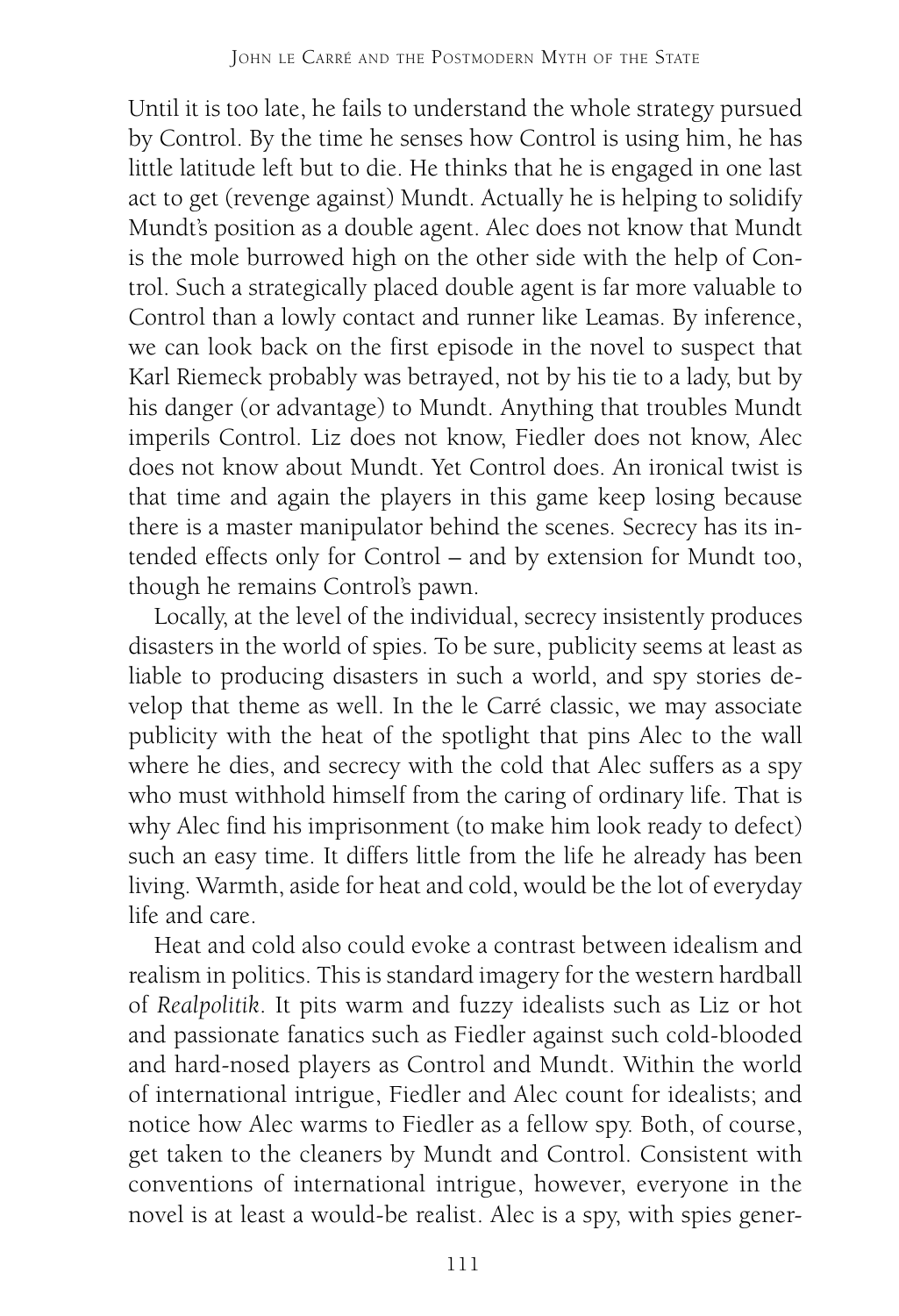ally supposed to be realists and hardball players. They are to break any eggs needed to make the patriotic omelet. Even though Liz is a warm, idealistic, touching person, one exceptionally large in spirit, her universalistic desire for justice contributes to a naïve Marxism that has her professing vague pieties in its hardball language. In the end, the book leaves us sad but thankful that neither Liz nor Alec has what it takes to keep playing hardball. Yet look at how the real hardballers fare.

Practitioners of international intrigue virtually require a labyrinthine, compartmentalized setting for politics. When deprived of it, they build it through their own deeds and weird surmises about the alleged plans of others. They love roundabout politics. They need circuitous appearances and subterfuges. They crave this as the clouding of human judgment that the cold-war character of "The Shadow" was able to achieve in order to render himself invisible to others. Here is the absurdly roundabout game of "Spy vs. Spy" ridiculed for decades by Mad Magazine. It is the world of James Bond gizmos, Rube Goldberg contraptions, *Mission Impossible* plots, and the relentless camouflage that leaves nearly nothing as it seems. It is a world that manufactures appearances so misleading that what is transparent or ordinary can be the best camouflage, and therefore the most suspicious, of all. It is a world where Descartes' "Evil Genius," who generates strange and misleading appearances for the rest of us to mistake as realities, would be right at home. It is one of the worst horrors of the late-modern political imagination made real. Then spy stories teach the awful truth that it is made real precisely in self-professed attempts to combat or even prevent itself.

Thus Alec Leamas recognized belatedly that he was starting to believe his own lies. By Control's early speech, if not before, we readers sense that something odd is happening; and we fear machinations far beyond Alec's control or awareness. We hope that they will be revealed as an action-adventure plot, where Alec turns out to have been a master planner or improviser. We hope that, somehow, off-stage, Alec has been orchestrating the eerie figures who watch him from a distance throughout the story. We hope that the end envisions him able to live happily ever after with Liz. But we "know" even so that we are in the clutches of a conventional spy tale done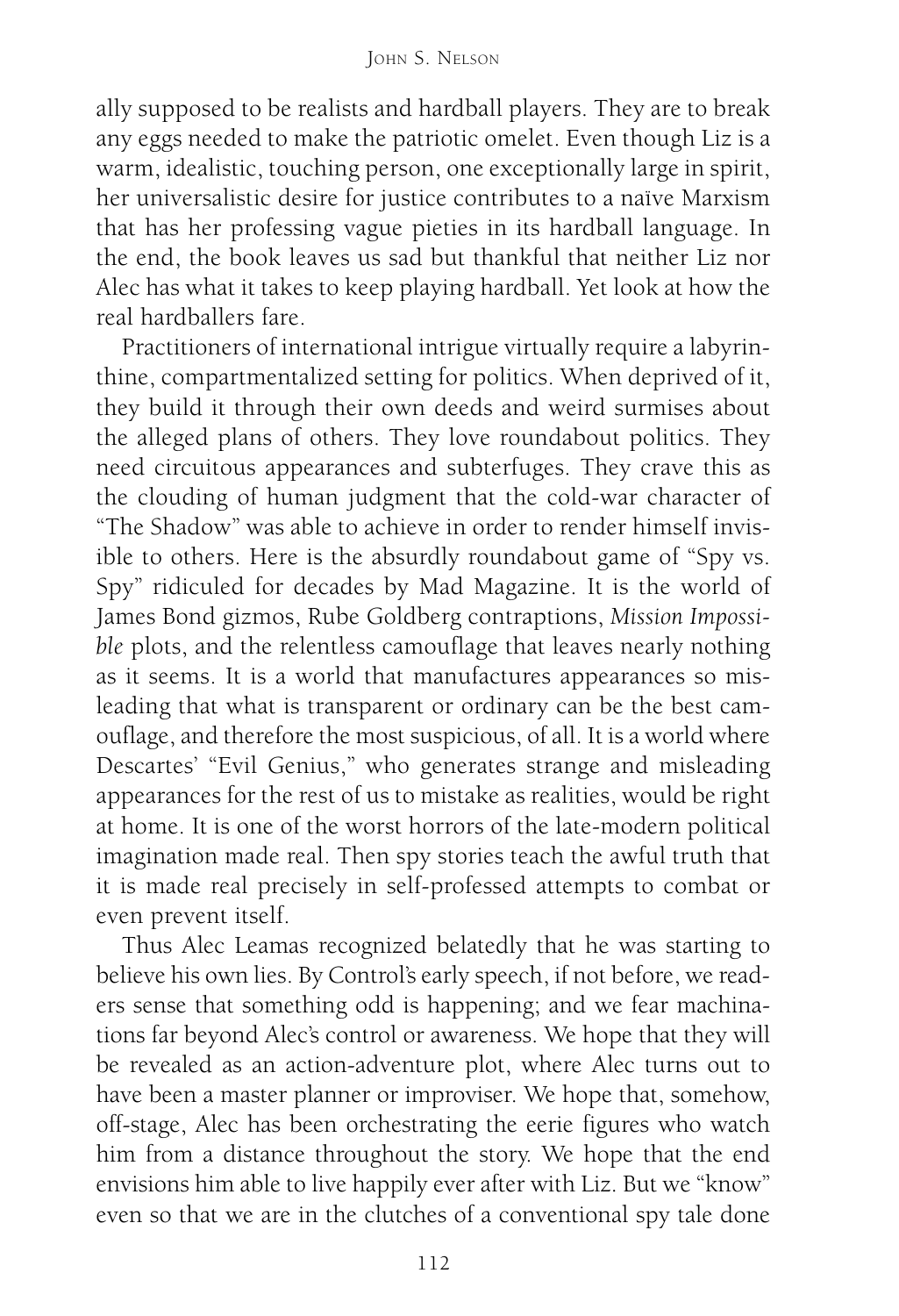especially well, leaving happy endings less than likely and betrayals the order of the day.

So our hopes prove forlorn. Alec has been undiscerning. He has missed crucial clues, because he has been numbed by the long cold of spying. He is no longer suitably sensitive to his surroundings. He has ceased to stay alert in the coldly calculating manner required of successful combatants in this terrible war. He has been distracted by the warmth, the caring, the love forbidden to any proper spy or any other cold warrior worthy of the name. He has been swallowed whole by the maws of bureaucracy, to be chewed alive then spit out dead.

#### . . . But Bureaucracy

*Longmead and Orrell, like most career politicians and administrators, enjoyed machinations, complexities, office politics. Such exercises had often seemed glutinous as mud to Aubrey, and with little reward to the spirit. Cleverness, mental agility, the arts of deception – for the purposes of probity, and good, of course – were truly pleasurable. His was not the deception of princes; rather, the jester's detached, vigorous, mocking intelligence.*<sup>9</sup>

Craig Thomas

Spy stories are superb instructions in bureaucratic politics. Hannah Arendt argued in *The Origins of Totalitarianism* that bureaucrats and spies are essentially indistinguishable. She explained, moreover, how spying became a late-modern profession in connection with the same nineteenth-century imperialisms that developed the bureaucratic state.10 This enables us bureaucrats to glamorize our lives with small comparisons to James Bond. It connects the machinations of the spy to the political convolutions routine for businesses, churches, schools, or other organizations prone to the rationalization, red tape, image contests, turf wars, and information struggles of bureaucracies. It also links the humble micro-politics of bureaucracies experienced in our everyday lives to the arcane macro-politics of foreign affairs or international trade that can seem so distant from our personal concerns.

Bureaucrats are spies insofar as bureaucracies are arenas where information is power. To protect bureaucratic turf is, in part, to keep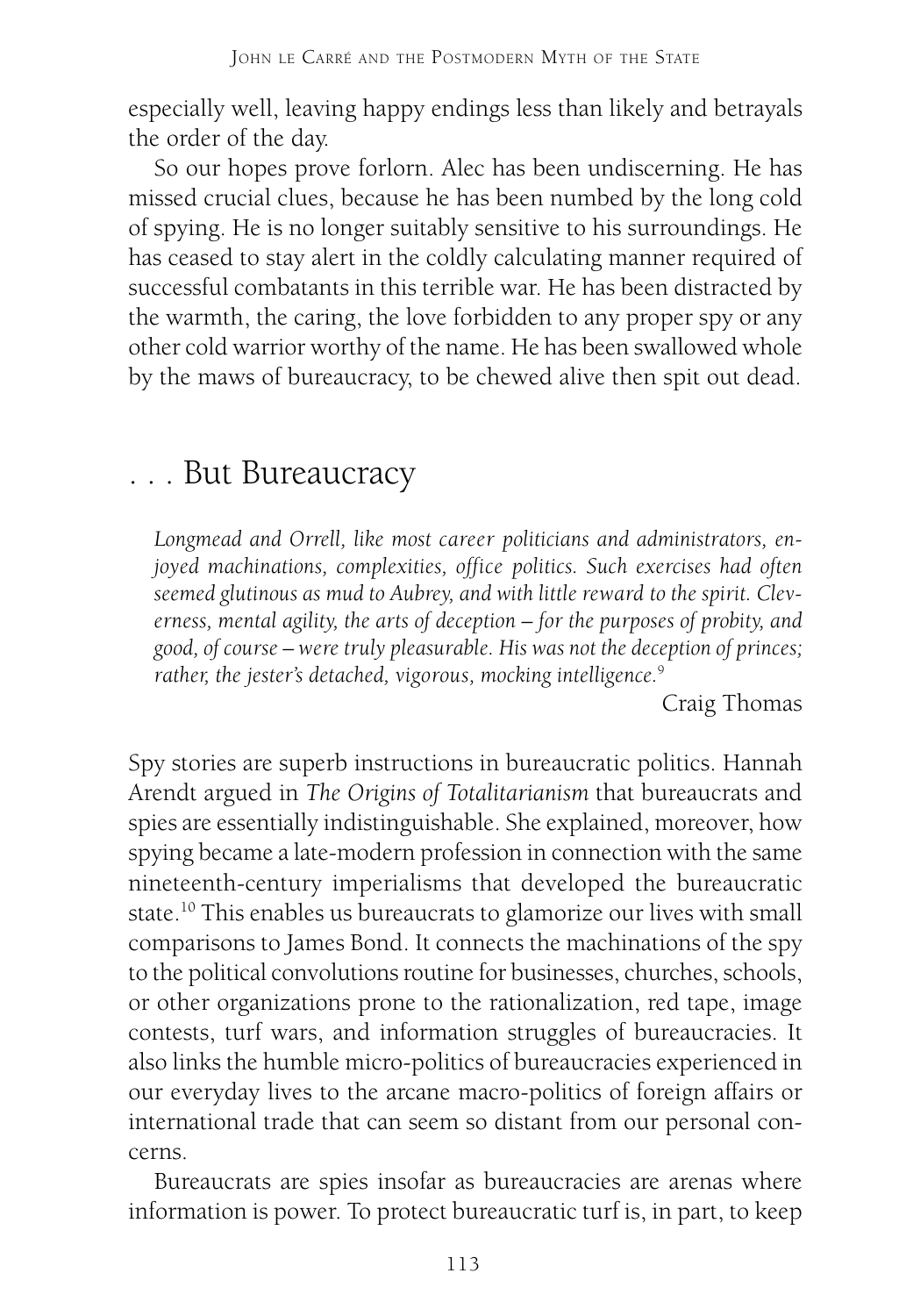its defining information inaccessible to others – while augmenting that information and turf with activities from other agencies. The scholarly and political ideal defines bureaucracies as the most efficient modes of organization for large-scale activities in mass societies, regardless of substantive purpose. The reality, as everybody knows, is not so much efficient organization as a restoration of something like the chaos that Hobbes argued to afflict any state of nature. Bureaucracies tend both internally and externally to become wars of all against all. But now the object is scarce information, the key resource in late-modern life. This makes bureaucrats and their clients into something like secret agents, acting covertly to turn against others whatever information and turf they enjoy already, in other to secure more turf and information.

As Arendt argued, bureaucracy is the political arena of Kafka's K. Strangely, anonymously accused within a maize of agencies, K is turned around and upside-down in trying fruitlessly to get helpful information about his case. Eventually he is defeated utterly, becoming a lonely and confused fragment by story's end. Spy stories partake amply of this ethos, and they share Kafka's persistent concern with metamorphosis. In spy stories, this relates to alienating concerns of disguise and playing roles. Like Kafka's stories, moreover, tales of international intrigue often assume such transformations to be changes for the worse, not the better.

Spies are bureaucrats insofar as the craft of espionage operates within the bureaucratized setting of governments, business firms, and various other organizations late in modern societies. In playing these versions of king-of-the-mountain, we bureaucrats try to do unto others before they can do it unto us. We conceal our plans and penetrate the plans of others. We misinform and disinform the opposition, which often includes coworkers down the hall. And we do all this to give ourselves the best chance at bureaucratic success. When we read spy stories, we relive these personal episodes. We also acquire vicarious experience of bureaucratic situations we haven't faced yet but might at any time.

Bureaucratic intrigue and spying are species of hardball, realist politics. The standard criticism of having ends justify means is that the actual ends seldom accomplish the justification. What our ideals can seem to defend, our results cannot. Often what happens, as eve-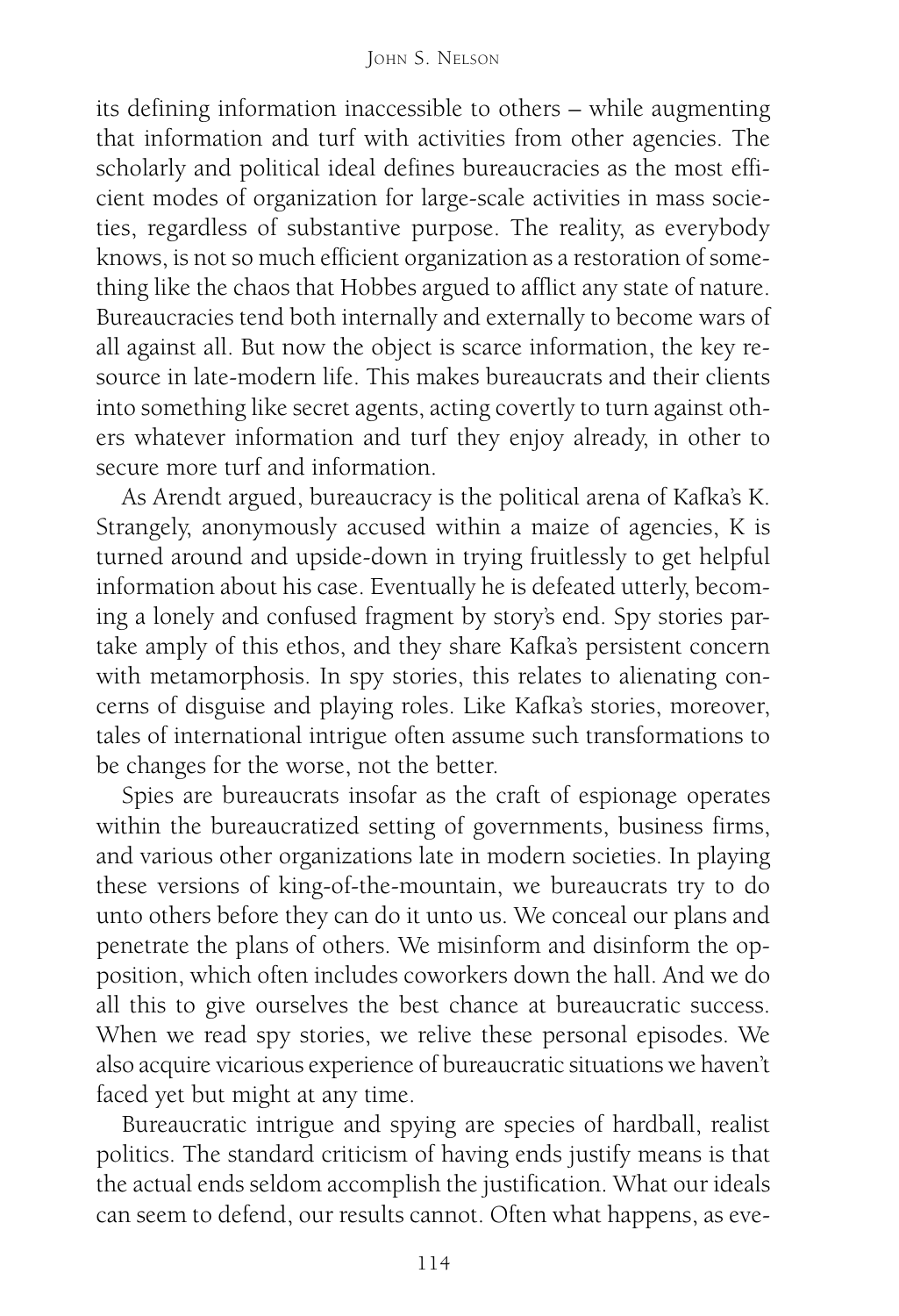rybody knows, is that the means supplant the intended ends. A familiar version of this disaster is the myth of Faust. We know it best these days through Mary Shelley's story of Frankenstein, arguably the founding novel of horror and science fiction as popular genres.<sup>11</sup> Many spy stories also partake amply of the Faust myth. The spy sells his soul to the devil of an enemy, an ideal, a self-conception, even a romance. The devil – usually as secret information, powerful weaponry, or the dirty tricks of the spying trade that remain when its scruples go – is supposed to provide the spy with great powers to do good (and look good doing it). Without a soul, a code of proper conduct, however, the international actor loses track of the original ideals (such as legality or democracy) that might have justified the covert and dirty means that the spy actually pursues. The means become the ends: democracies turn into bureaucracies, laws into pretexts, pretenses into treacheries. By story's end, the question is whether the Faust figure will have gained the wisdom and humility to repent of his ruthless ways (redeeming the spy within his secondary world) or not (limiting the redemption to learning for us about the international relations of our primary world).

Again the conventional politics of spy stories seek to reconcile Machiavellian politics with the codes of honor that can keep them from self-betrayal and -destruction. The cold-war condition where anything goes is the hell to which Faustian spies are damned. International intrigue explores how to keep enough distance between the ends sought and the means used for calculations of means to ends to stay meaningful and legitimate. It tells how, when we fail to do this, when we bureaucrats or spies act without proper limits or restrictions, the ends collapse into the means. Then the spy story immerses us in the upshot: a mean existence where life is "solitary, poor, nasty, brutish, and short."

Late-modern spying is not simply penetrating enemy lines in order to know what is going on. That might be enough for military scouting in the nineteenth century, which entered the world of the western in the form of Kit Carson and other frontier scouts. From America's Civil War onward, though, even the scouting becomes highly technologized. Hot-air balloons fly over battle lines to photograph from above an enemy pattern of deployment. As late-modern espionage moves ever further into realms of techno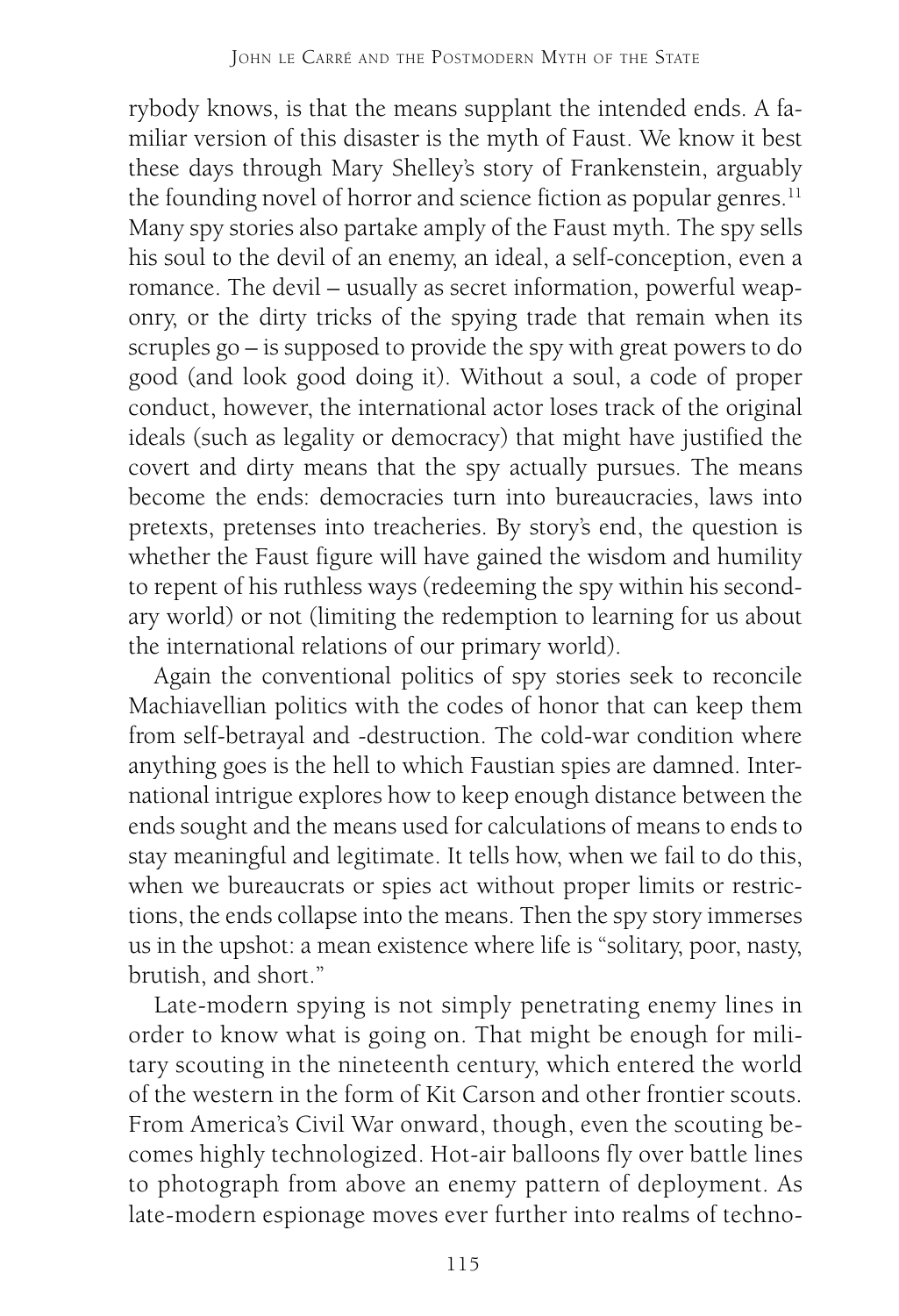logical surveillance, the spy genre assimilates the scout ever more to the bureaucratic realms of high technology. The ties of spy to technology configure the settings of international intrigue in terms of the politics of technocracy: rule by technologies and their elites<sup>12</sup>

Technocracies develop the myth of "the technological imperative," the precept that can implies ought or must. If you can do it, you will do it. If you have the technical knowledge and resources to build that bomb, you must build it. If you have the means to build a new aircraft, you will assemble it. The spy genre put this into institutional forms that differ from everyday life, but the political dynamics are familiar readers from their daily experiences. The interdependent politics of bureaucracy and technology are no strangers to the inhabitants of advanced-industrial societies. Spy stories put these together to give readers a sense of technocracy at the levels of international relations and the national-security state.

By extension, the genre of international intrigue reaches beyond spy stories in any narrow sense. Tom Clancy's techno-thrillers of military and international relations are examples. They enjoy huge sales in America. They also exercise a great hold on Hollywood, where his intricate plots and technological extrapolations play to the penchant of films for lengthy thrillers with special effects. Clancy's novels are worth analyzing in the terms of this essay, but they are very long and less well-crafted than the efforts of Deighton, Thomas, and le Carré.<sup>13</sup> Apparently, though, they are read just as avidly by professional spies, diplomats, and politicians – making their penchant for reliance on technological fixes all the more worrisome.

By the initial, cold-war logic of secret services, moreover, the rule is that they always already are doing it to us first. The spy genre acknowledges this *mythos* as (only a) part of our settings for international situations. Always it concedes there to be branches or divisions or officers of spy organizations committed to the proposition that the other side has escalated the technological confrontation to the next level that we can conceive. By analogy to the Peter Principle of bureaucratic promotion to the level of incompetence, a few spy stories show how we define "the next level" precisely by our current inability to conceive it in any specific terms. The challenge becomes to stop the principle of anticipation from turning into the principle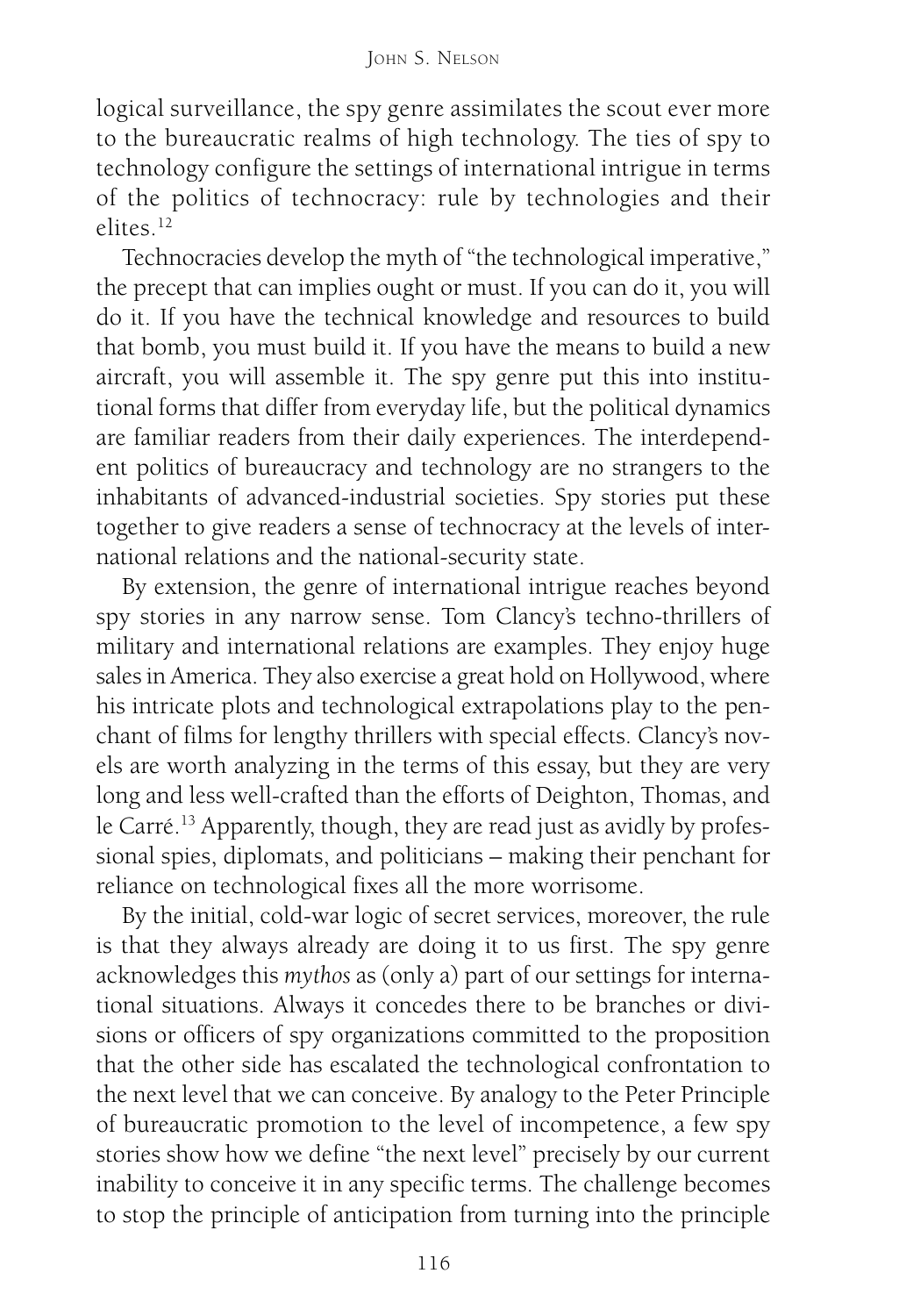of preemption and thence into the principle of escalation. Even Clancy shows interest in this perverse dynamic.

All the more, then, principles for international politics in the condition of cold war require that we get and keep (secret) information. So we act overtly and covertly to collect lots of data. Spy novels know that the main challenge is to configure the data, to see its patterns in order to interpret them. Otherwise we do not know what the data mean; we lack a determinate sense of their significance. Interpreting data is the classic and primary function assigned to "intelligence agencies." The covert activities of spies are mainly means to collect more grist for the intelligence mill. As spy stories tell, however, there are bureaucratic and reputational (as well as literary) reasons for the tail to wag the dog. So spy stories explore how the typical failures of intelligence are bureaucratic and interpretive, more than operational.

As operatives, spies work at the behest of officials bureaucratic and otherwise overtly political. Spies are the (secret) agents of the visible officials. "Agent" and "operative" are apt terms, implying that spies are mainly means: sheer tools or instruments of the state for international relations. Consequently officials tend to repress the humanity of their operatives. The genre suggests that spies get little respect as humans who are ends in themselves. Instead they are mere actors, performing scripts prepared by others. Their initiatives are supposed to be limited to the small adjustments necessary as any particular performance unfolds. Thus spies are instruments of someone else's "Control," the only name for the supervisor who runs Alec Leamas into the ground.

Le Carré tells us that "Control always came in on success."14 This says a lot about who and what Control is politically, at least as Alec Leamas suffers him. Underlings often regard their bosses this way in bureaucracies. Alec notices that Control is an expert bureaucratic operator who is seldom tarred with failure but always starred with success. Underlings can either envy or resent this. But Alec keeps his resentment all too much in check. He does the dirty work, whereas Control claims the credit. As underling, Alec's success is Control's, but Control is nowhere around when Alec gets into trouble.

Within bureaucracies, these devious devices are standard operating procedures. They are how people climb bureaucratic ladders. As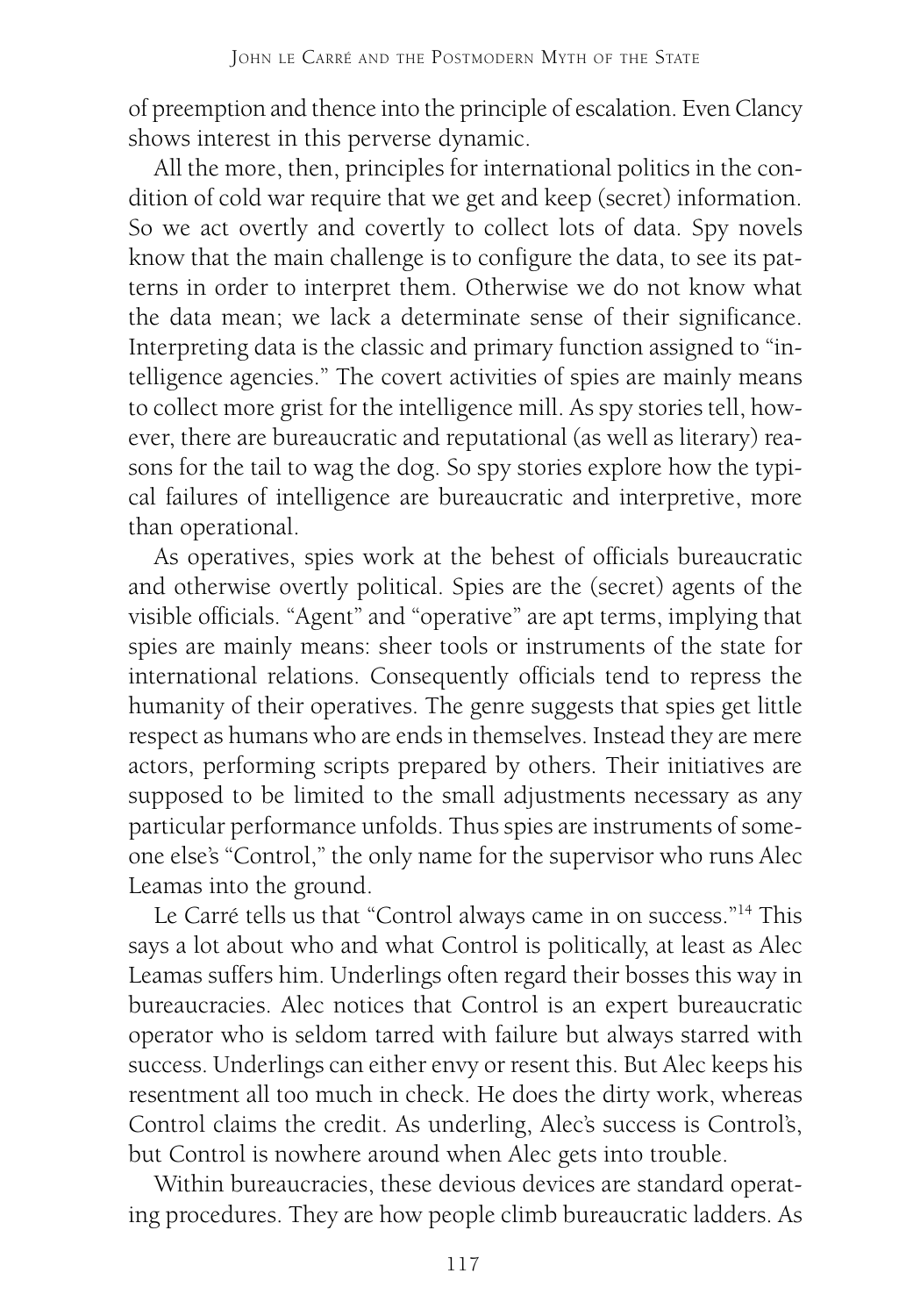overlings, moreover, Control and Mundt never seem to know anything self-incriminating about underling failures, leaving them to hold the bag on their own. Deniability of information is escape from responsibility. Overlings do not know what an underling is doing when he fails. Surely the underling was operating outside orders, at least outside their orders. Alec let Karl get friendly with a woman: that was his mistake, counter to Control's orders. To say that "Control always came in on success" is to evoke bureaucracy with precision.

One way to stay a step ahead in bureaucratic contests is, paradoxically, to resist regarding the process as a linear progression of one step after another. Spy stories practice us in conceiving the situation as a whole, a complex, a network of characters and events that reveals its structure at strategic points. If spies get the pattern well and tweak the pressure points, everything folds together into effective acts. Control does this brilliantly; Alec not nearly so well.

In this sense, we may say that Control genuinely controls, though this and many another spy novel stands by the generic lesson that even the best-laid plans "gang aft aglay." This authorial sense of control is one of the major attractions of the spy genre. An especially pure development of this aspect of the genre was the television series of *Mission Impossible*, in both its runs. In times of large institutions and repressions, the one experience denied most people most of the time is control. It is not surprising that we fantasize about it in popular forms such as international intrigue. The genre implies, as a corollary of the principle that "pride goeth before a fall," that a good sense of control is likely to signify its absence and a special susceptibility to manipulation. An enjoyable feature of many spy stories, nonetheless, is the idea that someone can be so clever in calculation and so skillful in performance that even an "agent" or "operative" could be "in control." For the business version of this bureaucratic fantasy, read *The Firm*, a legal thriller by John Grisham that takes *Mission Impossible* plotting to new heights.15

By this standard, the truly skillful agents are the ones who are able to control themselves. In the language of modern political theory, of course, this is to be sovereign. Or more simply, it is to become an independent agent – what we moderns call a self. Many spy tales have *Mission Impossible* plot structures of tightly scripted and tautly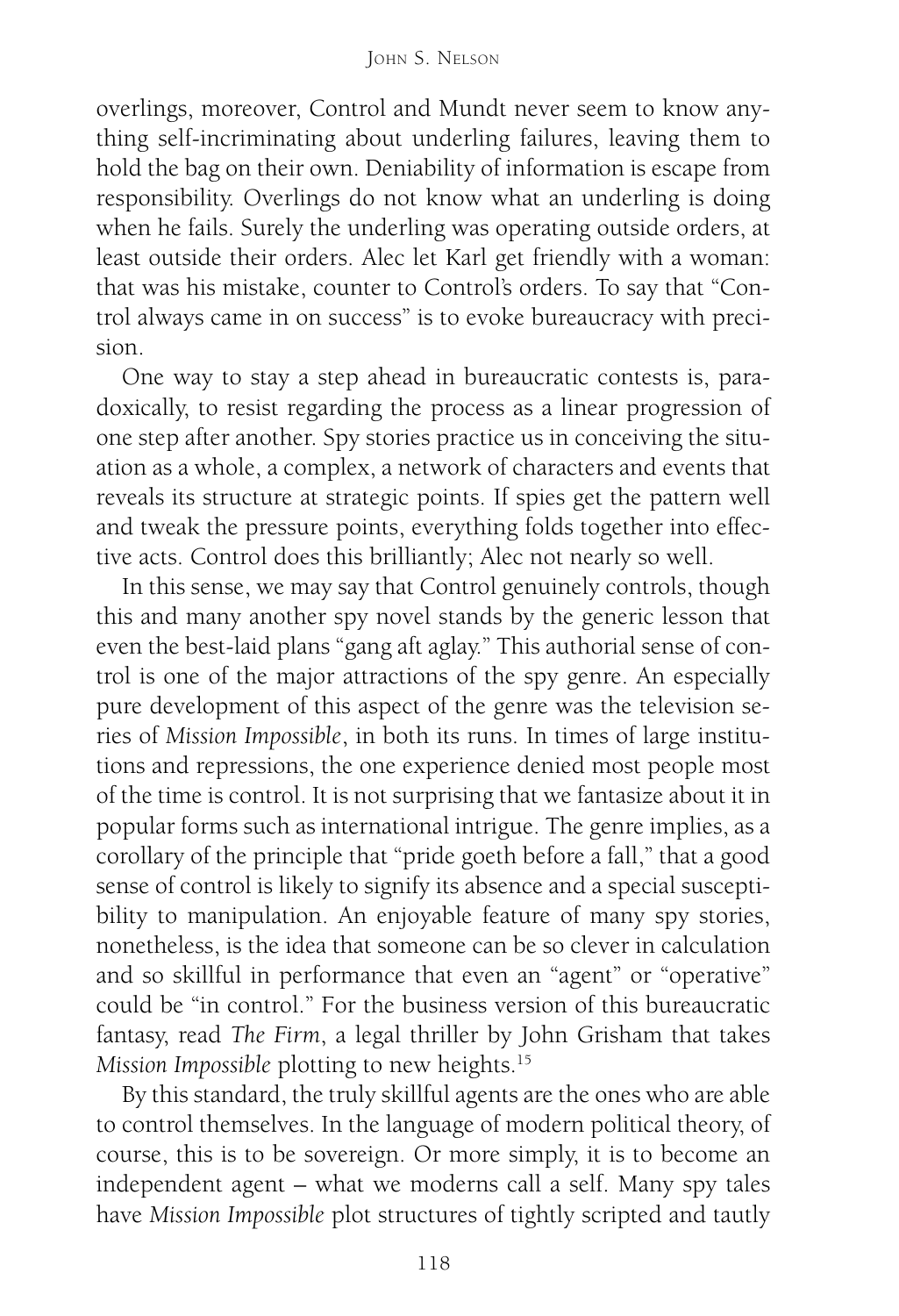acted deeds meant to deceive and manipulate others into doing what the spy's side needs them to do but which they would not do without the spy's covert operation. (Here is the definition of power from Robert Dahl and many other Archimedeans that troubled political science in earlier times.) The television series of that name featured intricately, exquisitely timed operations with many gadgets, masks, and impersonations. Why doesn't a clockwork operation of this kind becoming boring? Because everything is cut so close and timed so finely that immense suspense builds about how the plans, equipment, or targets will prove themselves unpredictable – or the agents will prove themselves fallible. Can they keep functioning like machines long and well enough to make the risky business work? And if not, what then?

Most of the time, of course, there is some slight slip up near the end. Or at least, something appears to go wrong. At that point, the three standard plots for *Mission Impossible* diverge from their common stem. We might learn that something really did go wrong, but we learn that careful planning for contingencies enables the spy team to succeed anyway. This is control raised to a higher level of expertise. Or we might discover a bit later that the apparent bobble was actually a part of the plan, perhaps meant to distract or reassure the other side. This information is strategically withheld from us viewers, of course, and we thrill to the authors' and actors' deft manipulation of us through the story – as much or more as we thrill to the clever manipulation of the operatives' human targets. That raises the control to a still higher level, because then the agents are moving others through some sense of apparent failure by the agents, cunningly enabling the operatives to escape failure in the end. Or third, we find out that something really did go wrong but human courage, inventiveness, or luck can still carry the day. We are reassured that humans and their lives are not (mere) machines. When genuinely unforeseen problems arise, and a member of the *Mission Impossible* team spontaneously invents an ingenious and effective solution, the virtuosity of the response to changing conditions excites our highest approval.

The ability to adjust extemporaneously to shifting circumstances is what rhetoricians call invention. We might also call it innovation. And in jazz, the ability to adjust to rapid changes and turn them to advantage while coordinating responses with other players is called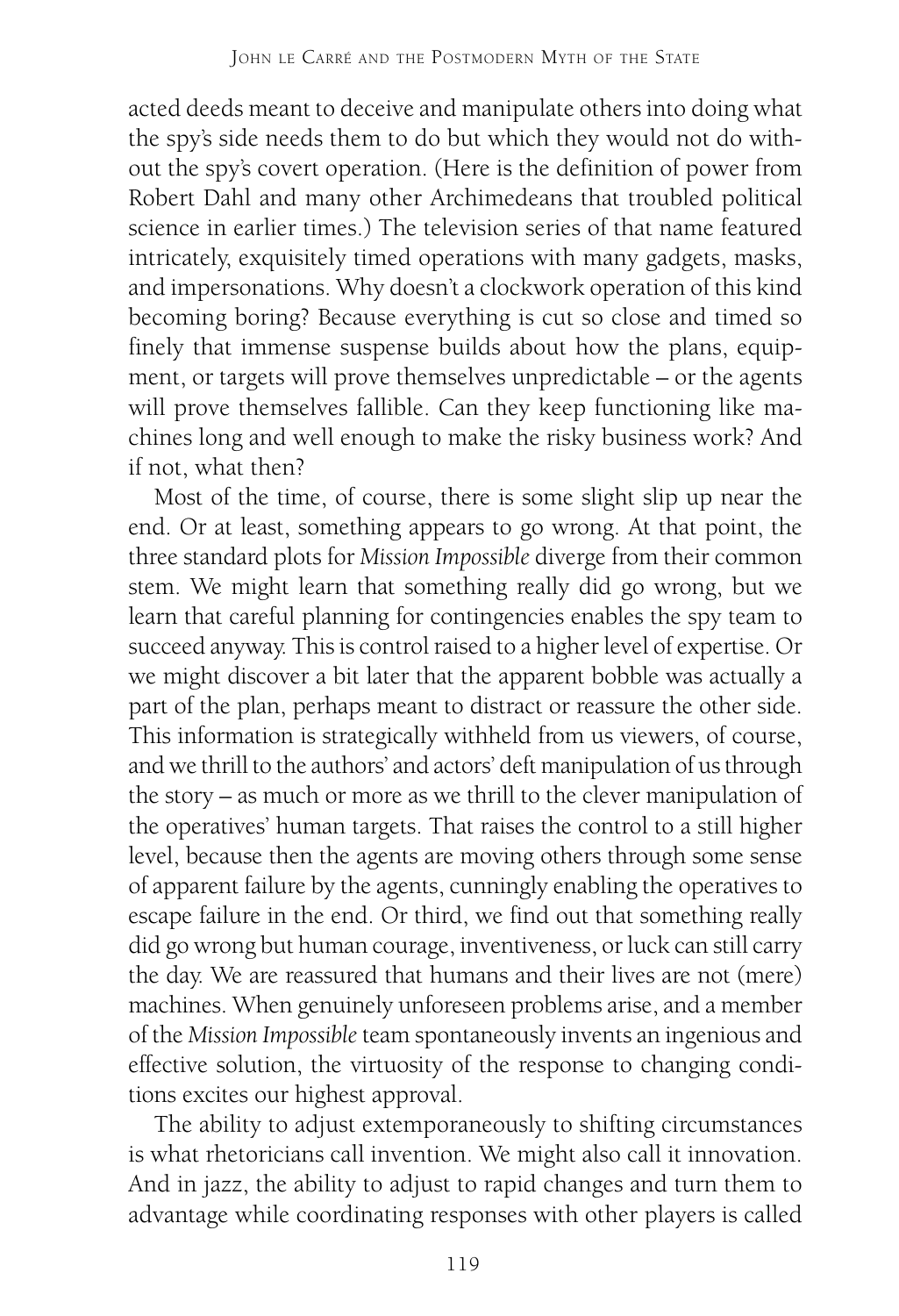"improvisation." There it is celebrated as the highest mode of control. Improvisation is self-improvement perfected, made spontaneous and potentially endless. It exceeds or transcends other levels of control, because it leaves no controller on the scene. Great improvisers achieve what they do because they are at one with their colleagues and the situation. Little or no self-awareness remains. Improvisers immerse themselves in the music (or spying) at hand.

There are rules of thumb for improvisation, and it typically calls on a huge knowledge of music (or spying) generally and improvisational moves and modes particularly. During the time of improvisation, however, there is no time to stand mentally apart from the music (the covert operation). There is no time to criticize. There is no time for cognitive calculation of what notes to play next or how to play them.16 There is no time for planning what moves to make next or how to make them. As Zen has it, you are most yourself when you are not yourself, when there is no self there. Improvisers play "out of their minds" in the creative kind of insanity that Plato invoked in the *Symposium*. Thus do spies as secret agents transcend the limits of modern planning or calculation, of the modern self, even of the western civilization.

In political terms, improvisation is the Machiavellian ability to adjust to circumstances changed continually by the other actors in the situation – what Machiavelli termed *Fortuna*. Improvisation is the virtuos ability to take advantage of situations unforeseen and still changing before your very eyes. The genre of international intrigue agrees with most other popular genres that important dimensions of our politics at every level tend to transcend ordinary senses of control or even anticipation. These genres provide myriad experiences of vicarious action, enabling readers to refine their secondnature capacities of political judgment for comparable (but never identical) situations in their later lives. When you are improvising well, you are acting well. And then you are truly, in the fullest sense, in control of yourself and for yourself. Then you are not just being manipulated by others. Spy stories agree with most other genres on these political principles. More than that, they exercise us in the practice of such principles of political virtuosity.

That is the ambition of action stories generally: that the actor becomes so good at spontaneous and instantaneous responses to changing conditions that the actor survives and succeeds. As an impro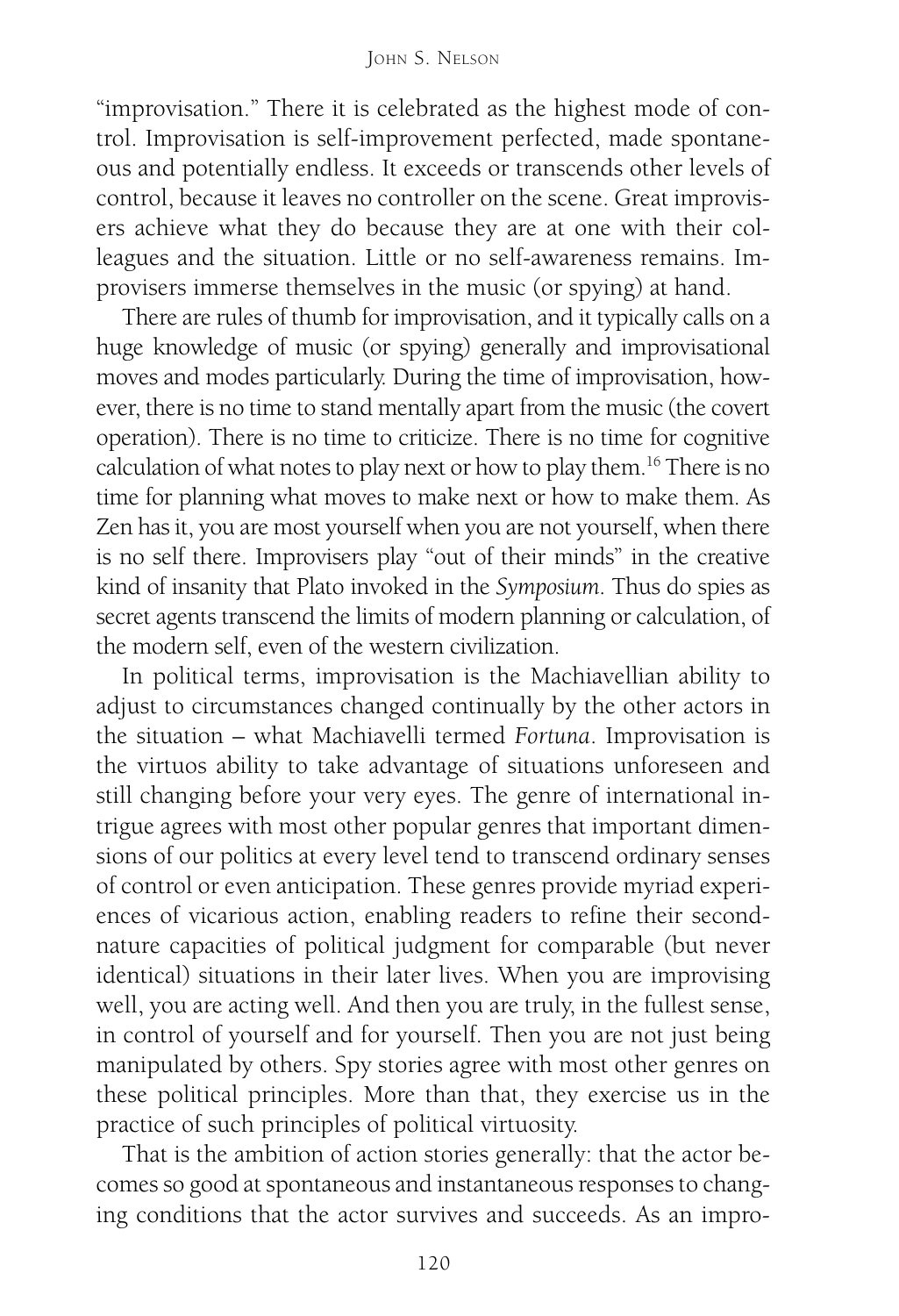viser, the actor manages to do this in ways that we readers can anticipate in some respects (due to the conventionality of popular genres) but not others (due to the convention of improvisation). This ambition becomes prominent in recent spy stories, because they turn away from master controllers. They offer no sovereigns able to manipulate everything, because they agree with Hobbes that a lasting monopoly on power and resources is impossible in modern times. Increasingly, spy stories presume that there can be no puppet-master, pulling all the strings from behind the curtains or behind the scenes. In the international conditions beyond sovereignty, whether in cold-war situations where everybody has reason to distrust everybody else, or in code-of-honor settings where the plans of others are equally unpredictable but not so uniformly threatening, the challenge is to respond skillfully to new information.

Even bureaucracies have codes of honor; and the spies of Deighton, Thomas, and le Carré often honor those codes in clever ways that work to their professional and personal advantage. That is a big part of how they improvise. Even so, most spy stories reserve more room for codes of honor among spies than their supervisors. At times, therefore, the bureaucratic struggles are ruthless, cutthroat, with no holds barred, and no codes of honor observed. Control embodies this in *The Spy Who Came In from the Cold*. He talks as if spies on the same side enjoy a nearly professorial game of honor among professionals. But that is another feint and manipulation in a most ruthless game. Le Carré's stories insistently de-romanticize and un-chivalrize the Cold War in this way, not because he takes all thoughts of honor to be delusory and dangerous, but because he knows that they are desperately imperiled in our international politics. Perhaps the same may be said of bureaucracy as presented by the whole genre.

#### And the Night-Manager State

*He would crop the secret octopus. He would give away its powers to separate, smaller agencies and make each of them separately accountable. He would deconstruct, decentralize, humanize.*<sup>17</sup>

John le Carré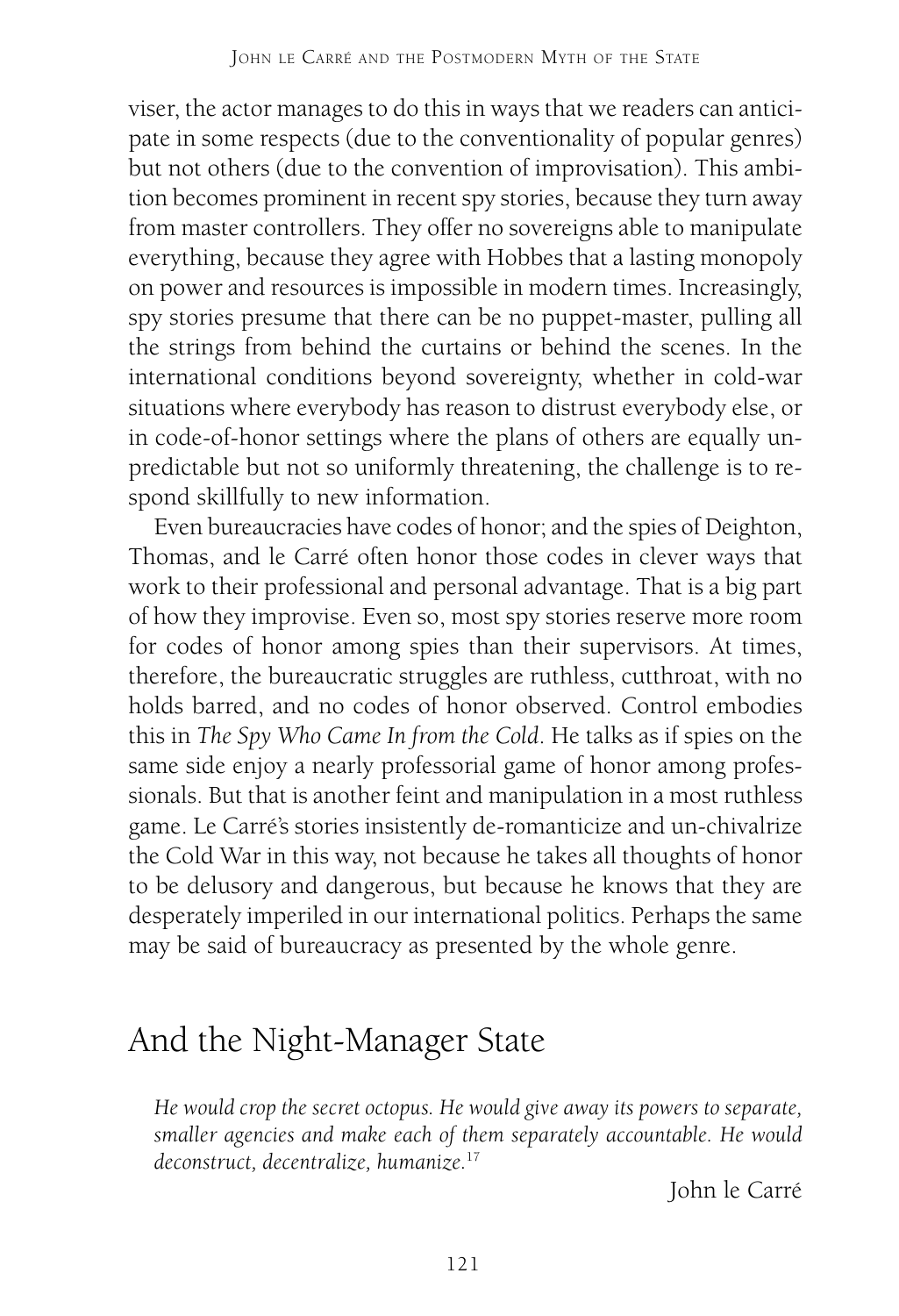When spy stories do get around to posing replacements for modern ideals of the sovereign state (and self), they tend to depart from the model states proposed by all the main ideologies of modern politics. They come to reluctant and partial accommodations with the latemodern cultures of bureaucracy and mass-mediated reputation. Yet they push beyond to something on the order of a postmodern politics. (This is what we should expect of a popular genre, since most are importantly postmodern innovations and include postmodern sensibilities from the very start.) The closest I can come at the moment to summarizing the spy genre's sense of an emerging state for postmodern conditions is to borrow the title image from le Carré's novel on *The Night Manager*.

The attunement of John le Carré's spy novels to problematics of late-modern political theory is manifest in many details. *The Spy Who Came In from the Cold* is, as I have tried to show, a brilliantly concise and deadly accurate tale of cold-war politics at the state and personal levels. Already it is renowned as a small classic of twentiethcentury literature, likely the greatest of spy stories, and the first in his succession of best-sellers. *The Quest for Karla*, three of the novels on the enigmatic George Smiley, would surely rate as the top series in the history of international intrigue.18 A preface to that quest (*A Murder of Quality*) and its postscript (*The Secret Pilgrim*) are fascinating in themselves and for their ties to the other Smiley novels. Literarily and politically, le Carré's only rival in the genre has been Graham Greene, who wrote earlier kinds of spy stories, less relevant to current conditions.19 Even so, my sense is that le Carré has outdone himself in *The Night Manager.* It is a long novel that hints in detail how we might theorize a distinctively postmodern state in international relations. In fact, one of its characters ruminates at various points about how to restructure the spy apparatus in particular, reigning it into a more democratic order.20

Le Carré moves from a strictly Hobbesian template for national and international affairs to problematics inspired by Lockean liberalism and Machiavellian republicanism. Other popular genres make similar moves, since the late-modern polities we most admire have become odd blends of democracy and bureaucracy with liberalism and republicanism. Westerns provide the most obvious examples, but many legal thrillers and science fictions come also to mind. In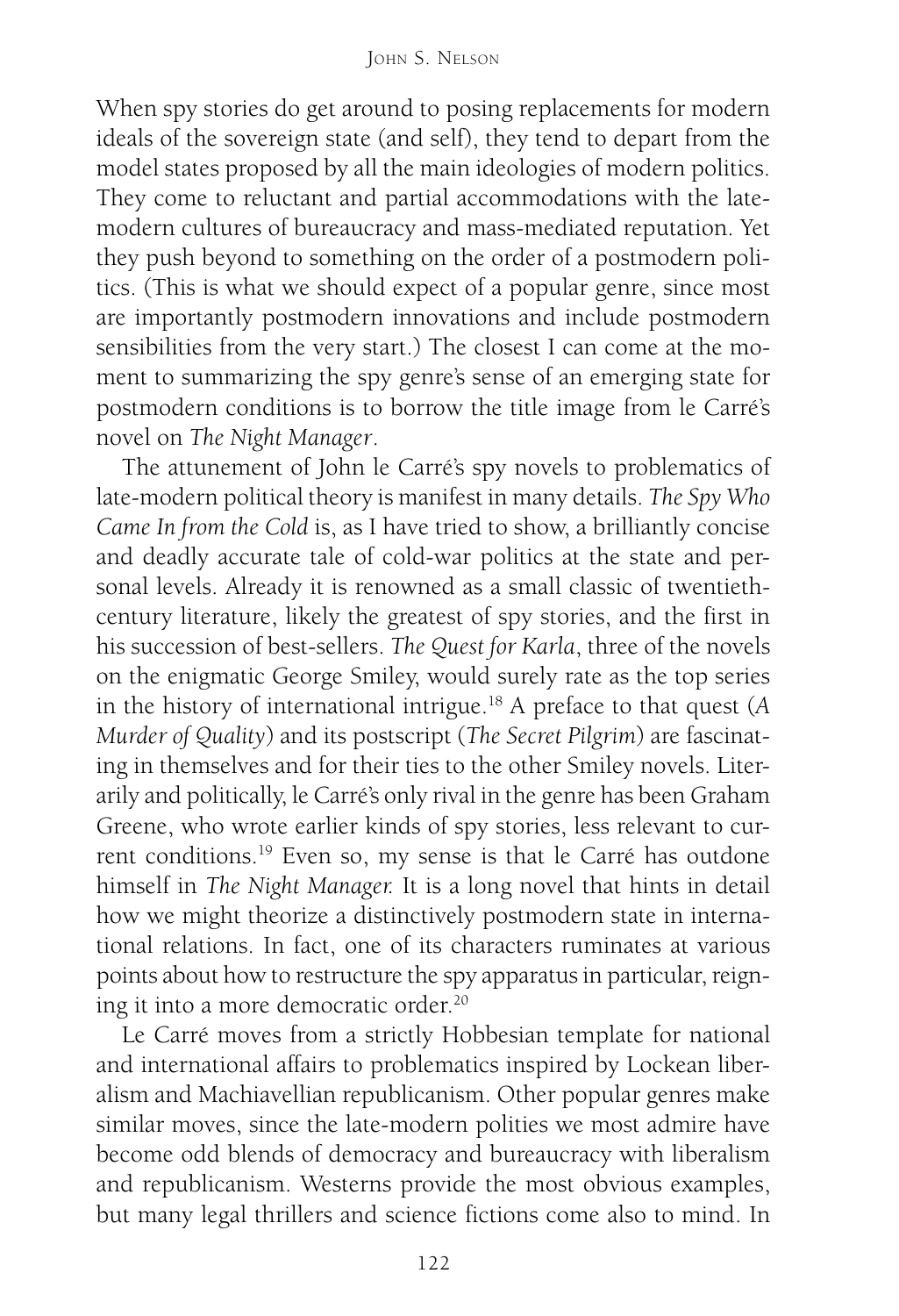spy stories, conventionally and not just in the writings of le Carré, these confrontations often create nightmare conditions for a while, especially when the genre's preoccupations with less savory ideologies such as fascism and communism enter the picture. The usual suggestion of the genre is that the late-modern, bureaucratic politics of the national-security state imperil a genuinely postmodern politics of popular democracy or republican revivalism. As a result, many spy stories turn away from large institutions of politics to stress personal codes of personal honor. A recent le Carré novel includes this move along the way, but works overall to evoke a provocative model for postmodern states.

The model articulates features of the title character, *The Night Manager*. The title resonates to Hegel's famous phrase in describing the classically liberal notion of any modern, sovereign government as "the nightwatchman state." Hegel's argument is that, by contrast with the later liberal ideal of the welfare state, promoted by Hegel himself, the early liberal state is to be minimalist – virtually libertarian. The welfare state is to pursue the well-being of its citizens in every way possible, acting like a parent to the civil society it nurtures through programs administered by expert, rational, middle-class bureaucracies. It is activist, and it regards politics approvingly, as an appropriate part of the life of any individual or institutions. Humans achieve full development and maximum rationality through their participation in the welfare state, though it is to preserve ample spheres of private initiative and enjoyment in the form of a civil society of (increasingly) entrepreneurial individuals.<sup>21</sup>

Hegel maintained that the liberal state is a crude anticipation of the welfare state. This would leave the libertarian state as a strange ironization of it. Thus these images of minimal government appreciate only a part of the principles that Hegel and the twentieth century have presumed to make the welfare state into the acme of modern civilization. Ignoring or renouncing the ambitions of the welfare state, early liberal government is concerned mostly (and the libertarian state is occupied exclusively) with the bare essentials of national security and domestic tranquillity. Early in modern times, John Locke's *Second Treatise of Government* would provide the inspiriting sense of a minimal state for classical liberalism.22 Then the *American Constitution* as ratified with the *Bill of Rights* would offer a middle-modern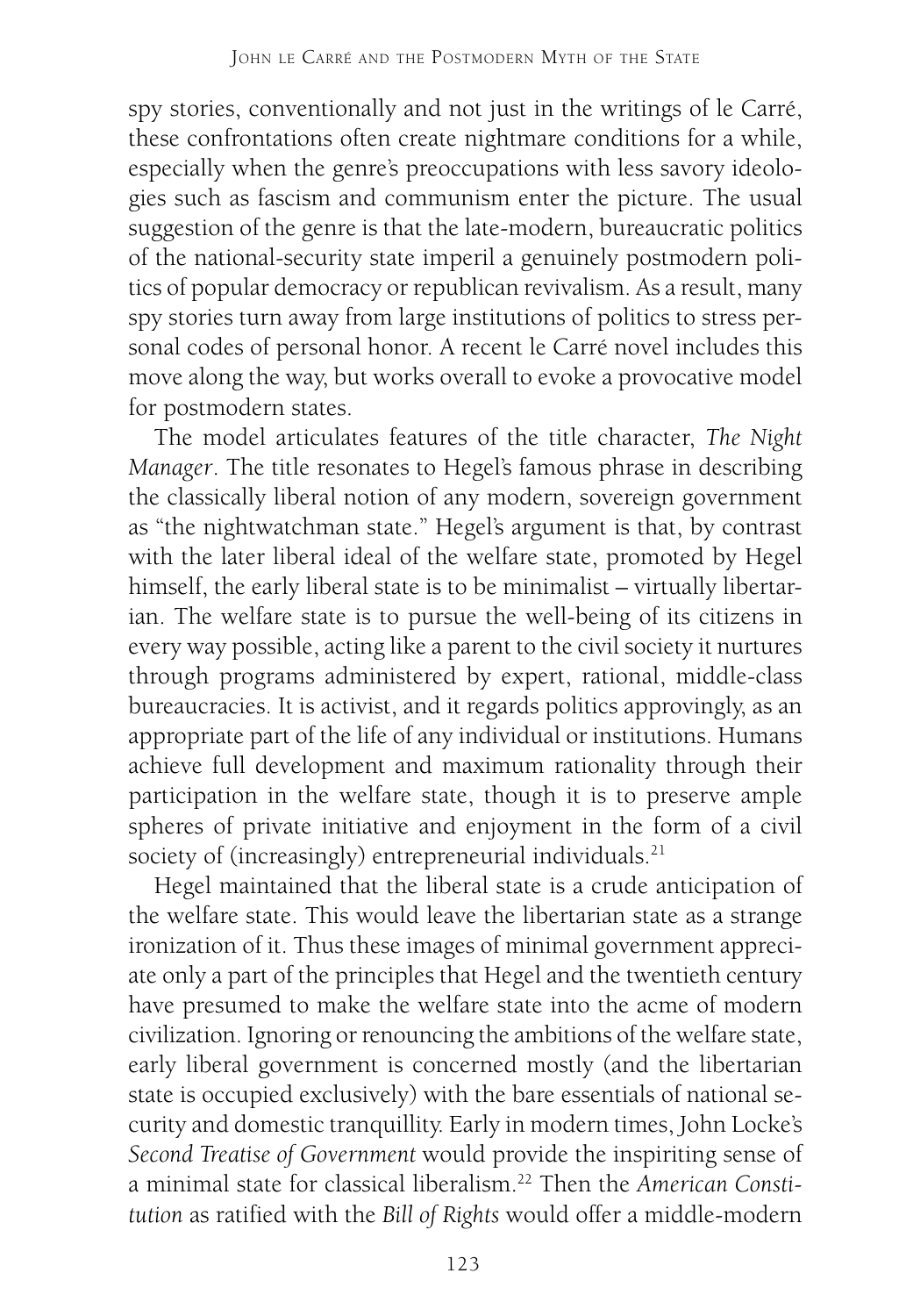template for the liberal state; while Robert Nozick's minimal government as proposed in *Anarchy, State, and Utopia* can exemplify the austere version of the nightwatchman state promoted by the libertarian politics of late-modern times.<sup>23</sup> It reacts against the bureaucratized welfare states embraced by late-modern species of liberalism, socialism, and even (if more reluctantly) conservatism.

In principle, therefore, the nightwatchman state restrains itself from activities reaching beyond these rudiments of order. It strives only to enforce a minimal civilization necessary to take the brutal edge off the free-for-all competition among individuals and institutions in society. This is enough, classical liberals and libertarians argue, for private enterprise to become productive and pleasurable. Anything more, in fact, and the state not only violates (rather than enforces) human rights but also impedes productivity and the private enjoyment of goods. The sovereign and its associated politics are evils, because they coerce and constrain private individuals and institutions. Yet the classical liberal holds them to be necessary evils, because they provide the order and authority of civilization.

The image of the nightwatchman emphasizes that the sovereign is not supposed to finance or build or run any apparatus for producing the (private) goods that liberals suppose to make life collegial, rich, congenial, civil, and long. These production and payoff activities are daytime duties – conducted by the investors, developers, managers, and workers in the light of calculative reason. The nightwatchman works in darkness and shadow, by force and by fraud. But these evils are kept from infecting daylight production and consumption through strict limits on what superintendence is needed at night. The nightwatchman merely protects the plant while the owners and others sleep. Security and a few subsidiary services (such as stoking a furnace to keep temperatures suitable for the productive equipment in the off-hours) are the humble, dirty business of the nightwatchman. Thus he is a marginal employee of the main operation: low in responsibility, low in pay, lower in esteem. Yet the position is one of trust and therefore of honor, at least so it is supposed to be in relation to the daylight world of owning and doing.

Mainly, though, the nightwatchman keeps the building and its site under surveillance. As Michael Foucault emphasized, surveillance is the modern principle of politics presupposed by the Hobbe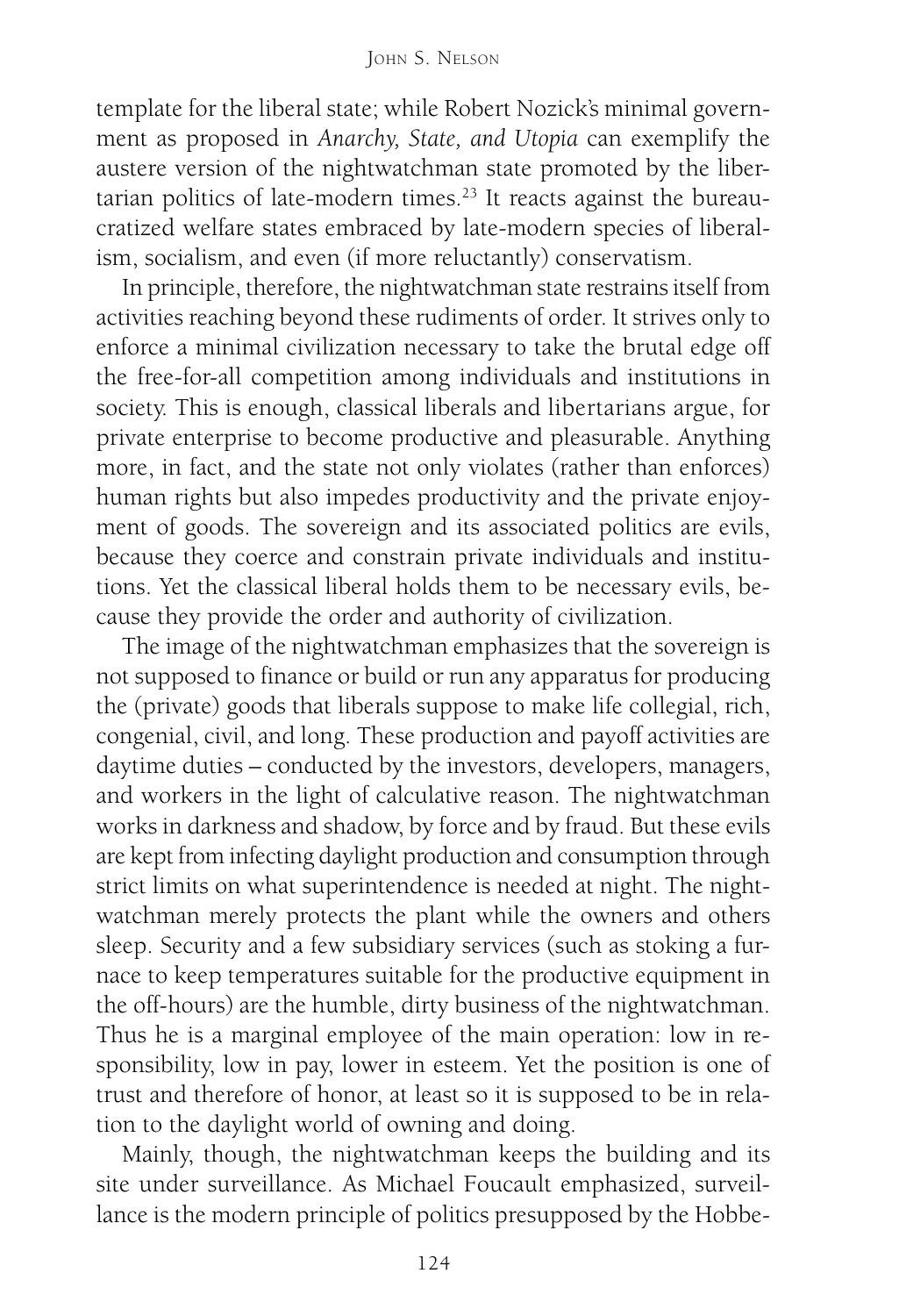sian sovereign and later highlighted by Jeremy Bentham's model for the modern prison, the Panopticon.<sup>24</sup> To "discipline and punish" subjects, enforcing the compliance with civil law that takes the cold edge off competition, the activities of subjects must be visible to the sovereign. Thus the sovereign develops means to super-vise or overlook the citizenry. Then the national-security state takes technologies and practices of surveillance to new highs (or lows, depending on whether we regard it from the perspectives of the sovereign or its subjects). In this way, as spy stories stress, the libertarian minimizing of state powers gets swept aside in the interest of national security for times when the survival of the nation (or at least the state) seems imperiled from without and within. The surveillance state (as we may call it also) is big, muscular, active, and intrusive into the lives of its citizens – at least where its own security is at stake and, in the welfare-state versions, theirs as well. Thus do spy stories display the nightwatchman state turning into the nightmare state evoked by late-modern cacatopias of surveilliance such as *We* by Evgeny Zamiatin and dystopian devices of surveillance such as the two-way television in George Orwell's *1984*. 25 These developments receive ample attention in le Carré's novels, but the latest takes a more constructive turn.

As a stand-in for the postmodern state, le Carré's night manager is not a nightmare but a nightwatchman and much more. Thus the night manager is not only a model spy for our times but also an analogue of the model state. In a hotel, the night manager can be the second or third most responsible person. The overall manager is likely to be the (head) concierge. Little signals from le Carré suggest that we are to treat that "office" as our own, since he makes the head concierge at the main hotel served by Jonathan Pine into a rather ordinary fellow, something of a common man or average citizen. Serving the concierge most directly are the hotel's day and night managers. Which is the more important to the hotel's operations can vary from one hotel or time to the next. In general terms, though, the night manager has a strong claim on that position. The modern hotel is to serve its customers unobtrusively. This may require a bit of surveillance and a good more in the way of welfare services, but both should be kept off-stage as much as possible. Thus the night manager is not only responsible for welcoming late-comers into the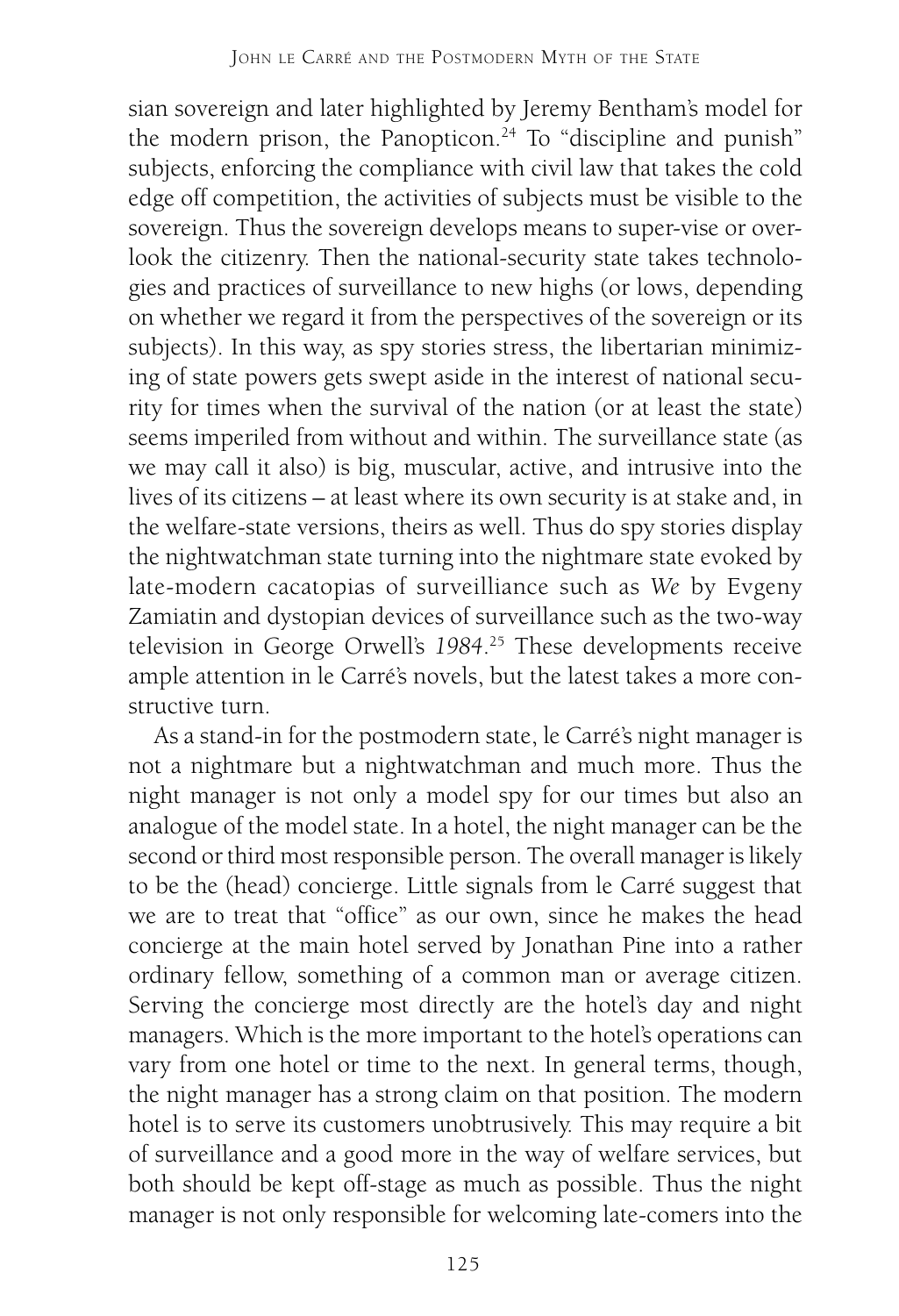hotel, but also for supervising quietly its major preparations and accommodations for all the guests. The night manager is usually the one who must respond to the odd requests at odd hours, handle the crises of the night, and the like. In addition, the night manager is the one who supervises the care of the physical plant (rather like the nightwatchman, but with much greater latitude and expectation). And finally, the night manager is the one who undertakes the genuinely distasteful and unpleasant business that is necessary at times for a hotel to do for its guests. These are key features of the postmodern state as night manager, and that last responsibility is where the spies and their covert action are placed: behind the scenes and working under cover of darkness but still within the larger picture.

Le Carré's further suggestions go beyond this model, so that we may say that the state is a night manager and more – just as Jonathan is a night manager and much more. In the epigraph to the section on sovereignty, le Carré himself suggests this move. The man with many voices is the night manager, Jonathan Pine. Each of the voices evoked in this passage, along with the many others that Pine sounds later in the novel, can be heard as an expression or style or aspect of the state as appreciated by recent tales of international intrigue. Likewise we might say that each of Pine's costumes, gestures, and roles could be a face or function of the best governments emerging in our times. (Not all the faces of a good government are good, handsome, or otherwise praiseworthy – except insofar as they contribute to an effective and worthwhile whole.) We may say that the officers discern, plan, decide, and on occasion command. The ranks listen, notice, act, and adapt any orders to their specific circumstances, then they report back to the officers. The cooks care for the basic sustenance of the rest, adding at the same time a little zest to their lives. By the same token, the deserters dissent, criticize, and eventually migrate elsewhere. And the "hidden reinforcements" of which Sophie speaks are not only sexual energies but Pine's efforts as a spy, an arms dealer, a surrogate father, a promising husband, a usurper of power, an enterprising soldier, a loyal son, and more.

Notice that the night-manager-and-more is still not sovereign in the modern, Hobbesian sense. Not even the concierge or the owner has that position. The hotel of postmodern culture is not so unified and Grand as the modern ideal wanted to make it, and the same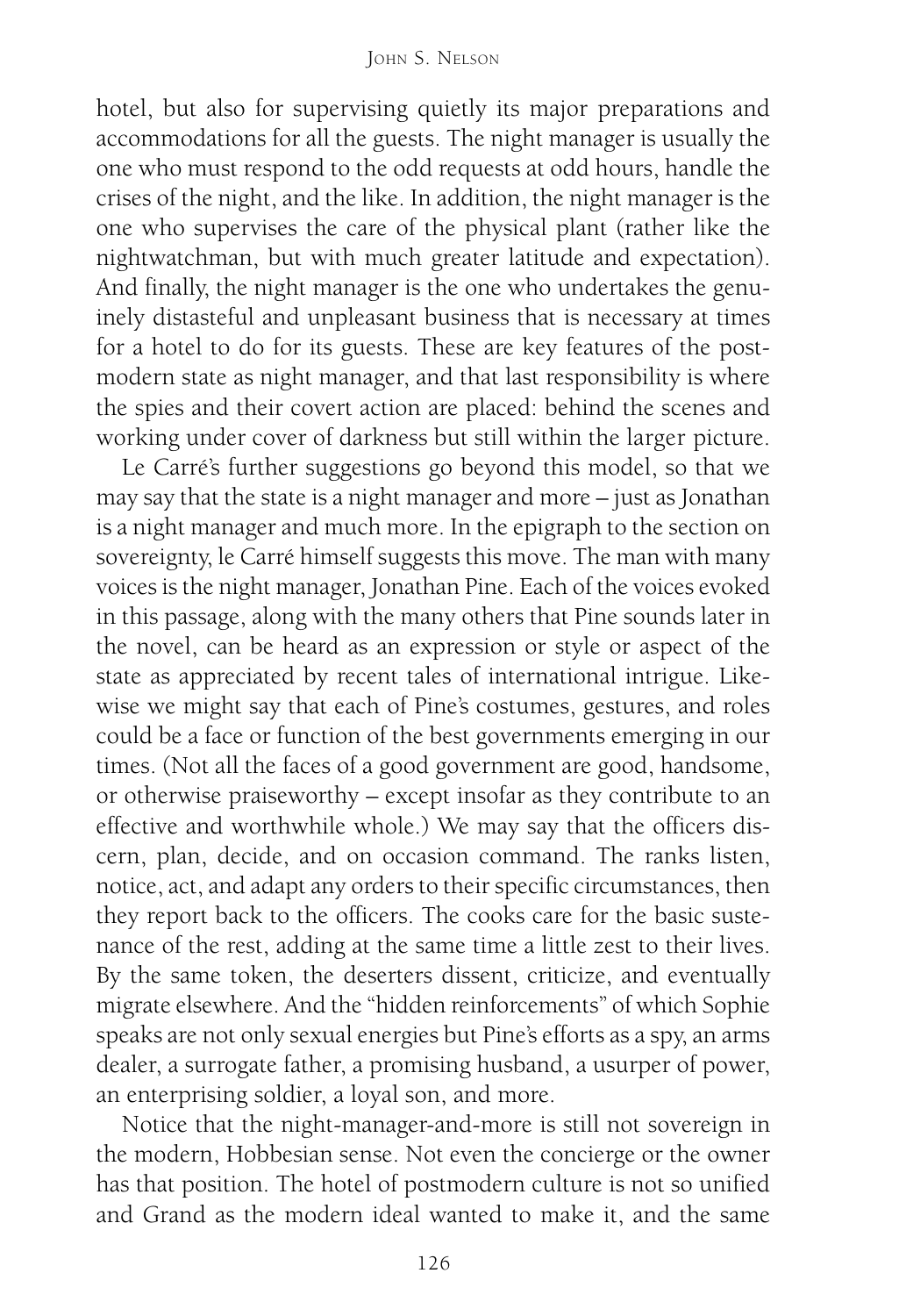goes for the state.26 Relatedly, the night-manager-and-more is not the center of the hotel. If there is one, it would lie with the guests. Not only are the guests a greatly mixed lot, going in all directions, but where would they be without the staff and the myriad support industries crucial for any great hotel? As the night manager is wellpositioned to appreciate, the postmodern hotel (culture) has no center, not in the western sense. As Yeats taught, that kind of center can no longer hold, culturally or politically or personally. To redress the anarchy that does or would otherwise result, depending on how we regard the new conditions for international relations, the need is for another mode of cohesion and coherence. As the night manager would know, spy stories suggest we locate this in the talk that permeates the hotel as a building, a (temporary) residence, an operation, a vocation, and even an ideal.

## International Relations as (Mythic) Talk

*We won. Not that the victory matters a damn. And perhaps we didn't win anyway. Perhaps they just lost. Or perhaps, without the bonds of ideological conflict to restrain us any more, our troubles are just beginning. Never mind. What matters is that a long war is over. What matters is the hope.*<sup>27</sup> John le Carré

Spy stories display international intrigue as talk, and they take talk to be not only tactical or strategic but also symbolic and mythic. Yet they emphasize that these capacities of talk are not always nice or neat. At times, they involve plenty of nastiness and ambiguity. And if talk means lying, though only in part, surely the spy story is the genre of popular culture most interested and intelligent about the politics of lying. As fiction, spy stories themselves are an exercise not only in talk but a kind of lying – the kind we should call mythmaking.

In the realm of spies, of course, there is lying and lots of it. Mainly there is the lying of leaving misleading impressions through leaving out something. "Lied by omission, as they all do, agents the world over. You teach them to cheat, to cover their tracks, and they cheat you as well."28 Control's lament is the standing accusation against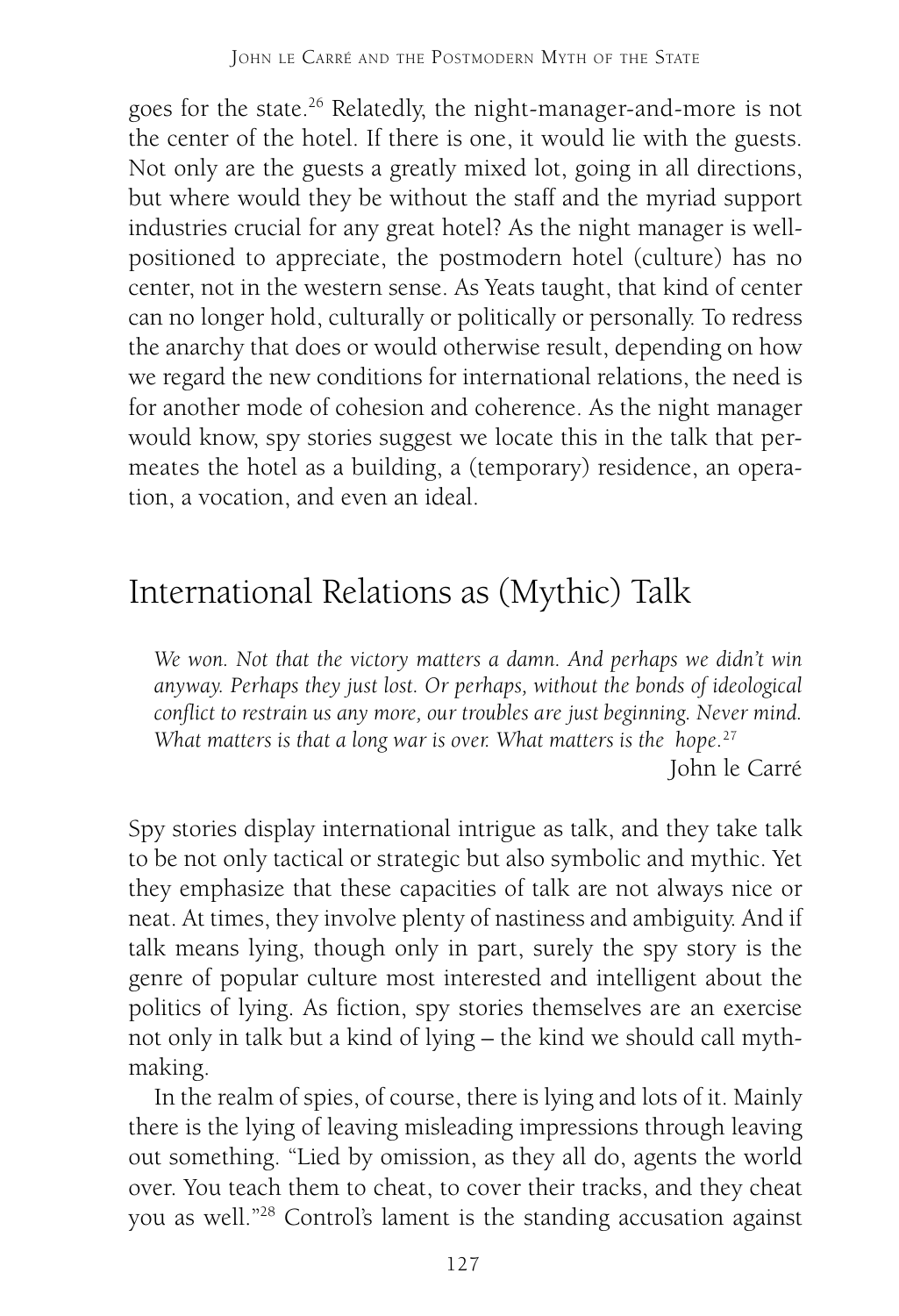rhetoric implied by Aristotle when he defined it as enthymematic speech. The enthymeme is a matter of elliptical persuasion in public: it omits some of the potentially important premises or other steps in reasoning, maybe to save time or possibly to manipulate listeners. From Plato onward, myths have received the same criticisms as rhetoric. They are stories instead of arguments, but they leave out some prospectively important information while featuring other aspects of a situation, perhaps manipulatively.

Detective fiction addresses myth and rhetoric by investigating a claim or story and testing it against the clues, the evidence. Spy stories do some of this as well; but they do it more in the manner of westerns, where the cowboy tracks down the rustler who has absconded with a big part of the herd. Tracking figures importantly, if subtly, in even the earliest work by le Carré. All tracking depends on spies or other trackers reading the signs within their situations. What they can recognize as signs depends on a prior knowledge of how the situation should seem. For this to work in an international setting, the spy must know a lot, in order to work from a large base of informed expectations about a wide range of situations. The secret agent notices the clues, patterns them, and then interprets their significance. For the spy, many clues come in the form of talk; and much of the interpretative information concerns ordinary patterns of talk, which is to say, myths. Likewise the spy must know how to twist talk and myth to advantage, by lying to omit, misinform, or disinform. And the spy must know the myths to invoke persuasion, that the mis- and dis-information may appeal to the people to be misled. Of course, Control manages to do all these things with (and to) Alec.

Spy stories display bureaucracy and the national-security state as organized misrepresentation by lying and other means. As the Control complaint about lying agents may imply, the runners for agents have to expect to be treated as a part of the world of spy versus spy. It is not just spies for one side versus spies for the other side; it is each and every spy against each and every spy. The distrust, deception, and cheating happen in every direction, in almost every relationship.

Connotations of the world agent are telling in the bureaucratic connection of orders and obedience, deniability and blackmail. (All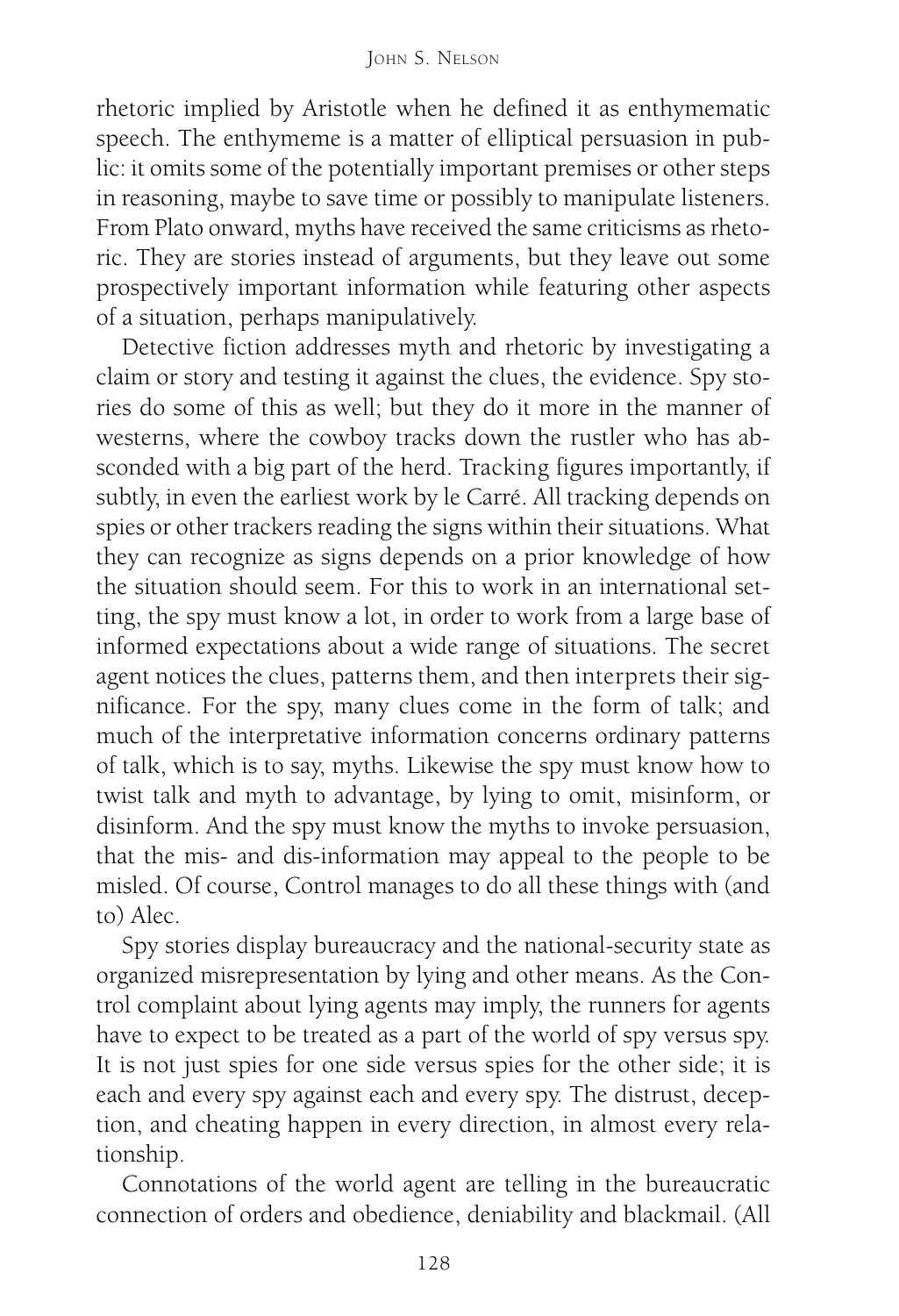are modes of manipulative talk.) The agent is a mere means, a mere tool or instrument for accomplishing what western civilization regards as the will of another – say, Control. Agent is also our word for actor. We westerners say that we are "free agents." But then we drop the "free," and we (mis)understand that an agent pure and simple is someone permitted and able to act independently.

In the twilight zone between the modern poles of pure personal freedom and pure interpersonal determination stands what the study of international relations has been developing of late as accounts of "rational choice." In its terms, "agency theory" involves specifying how delegated authority and limits on choice can operate to extend one person's scope of action by extending a sphere of control over others who serve as its designated delegates. We westerners want to understand politics as re-presentational; and so we want to treat political actors as our agents, our operatives, our representatives. To represent can be to receive a considerable latitude about what to decide or do, though, and that is what is at issue in cold-war stories.

America had the OSS and then the CIA, the Soviet Union had the KGB, Britain has had its own Secret Service. Le Carré's insider talk of "the Circus" is a wonderful way to regard such spy institutions. These become "agencies" in a very peculiar sense that can escape the western politics of representation and the rational-choice accounts of agency. They become highly autonomous operators; worse, they end up becoming the tails that wag the dogs. They are supposed to be governmental means; they are supposed to be instruments of the people, to protect us from international intrigues. To impressive extents, however, they end up conducting their own foreign and military policies. As spy stories trace, they sometimes drive or even run the official foreign and military policies nominally administered by such institutions as the State Department or the Foreign Ministry. The Iran-Contra Affair, for example, displayed all these dimensions.

What spy stories try to do, therefore, is track the processes of international intrigue. The genre goes about this in ways meant to give us a sense of the bureaucratic and reputational politics of activities that might seem far away from ordinary people, but come home to them in important ways. The genre knows that international intrigue is a realm of lies, myths, rhetorical misrepresentations, and the like. Indeed it glories in the room for further myth-making that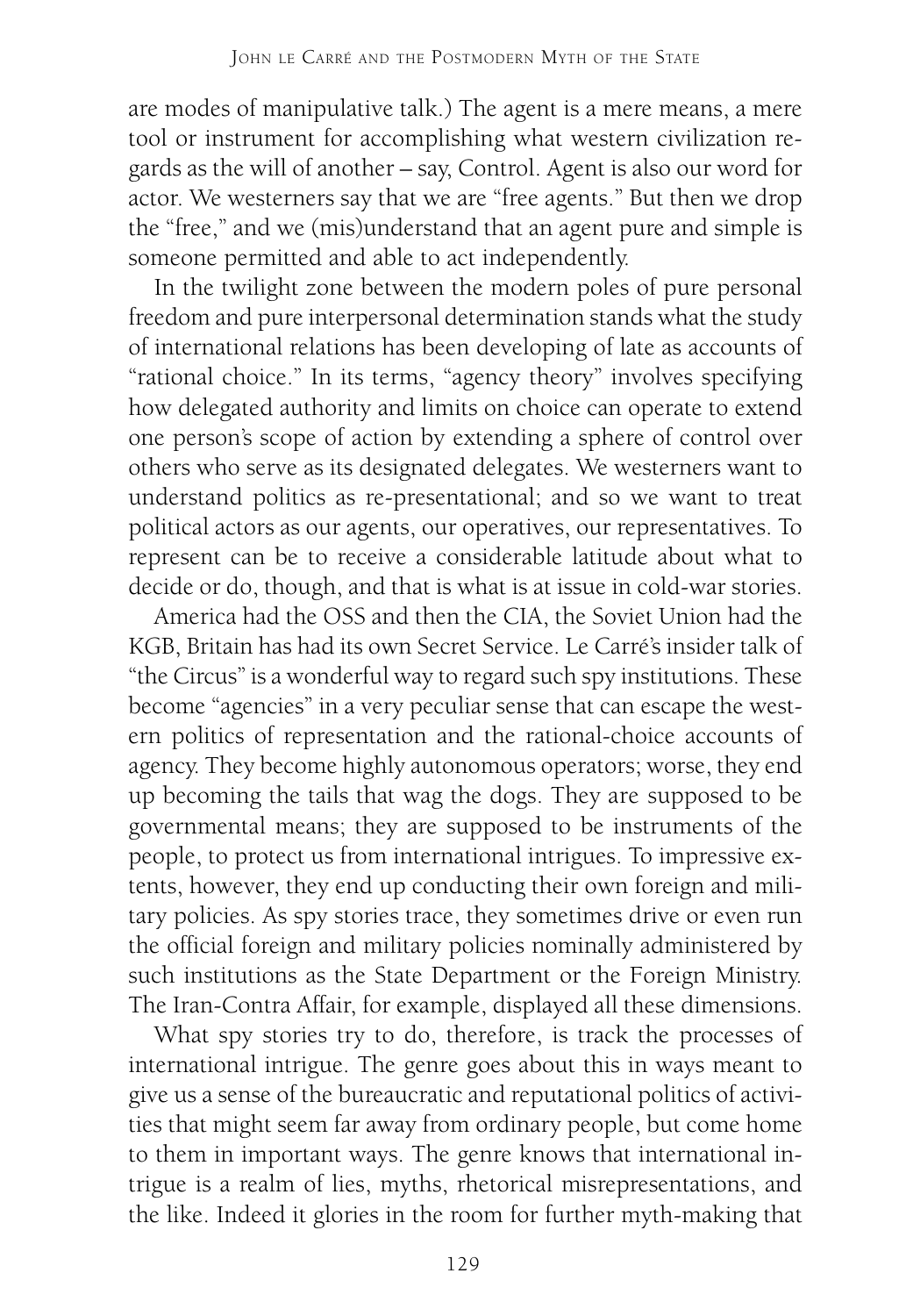this creates. When the conditions are ripe, the genre's myths of international intrigue become insightful as criticisms and suggestions. Theorists and practitioners of international politics stand to learn more than a little from paying the popular genre of spy stories careful attention.

#### Notes

- 1 See John S. Nelson: "Stories of Science and Politics: Some Rhetorics of Political Research." In John S. Nelson, Allan Megill, and D. N. McCloskey, (eds.): *The Rhetoric of the Human Sciences*. Madison, University of Wisconsin Press, 1987, pp. 198-220.
- 2 Len Deighton: *Spy Hook*. New York, Ballantine Books, 1988, p. 223; italics added.
- 3 John le Carré: *The Night Manager.* New York, Ballantine Books, 1993, pp. 77-78.
- 4 Timothy Garton Ash: "The Real le Carré." *New Yorker*, 75, 3, March 15, 1999, pp. 36-45, on p. 45.
- 5 Stuart Woods: *Deep Lie.* Avon Books, New York, 1986, p. 59.
- 6 John le Carré: *The Spy Who Came In from the Cold*. New York, Bantam Books, 1963, p. 15.
- 7 See Guy Debord: *Society of the Spectacle*. Detroit, Red and Black, (1967), 1977; Jean Baudrillard: *Simulations*. Paul Foss, Paul Patton, and Philip Beitchman, trans., New York, Semiotext(e), 1983; and Murray Edelman: *Constructing the Political Spectacle.* Chicago, University of Chicago Press, 1988.
- 8 See Norberto Bobbio: *The Future of Democracy.* Richard Bellamy, ed., Roger Griffin, trans., Minneapolis, University of Minnesota Press, (1984), 1987.
- 9 Craig Thomas: *A Hooded Crow*. New York, HarperCollins, 1992, p. 259.
- 10 See Arendt: *The Origins of Totalitarianism*. New York, World, enlarged second edition, 1958, pp. 185-266.
- 11 See Mary Shelley: *Frankenstein*. New York, Bantam Books, 1818, (1981).
- 12 See Jacques Ellul: *The Technological Society*. John Wilkinson, trans., New York, Random House, 1964; *Propaganda*. Konrad Kellen and Jean Lerner, trans., New York, Knopf, 1971.
- 13 See Scott Shuger: "Paperback Fighter," *Washington Monthly,* 21, 10, November, 1989, pp. 10-18.
- 14 Le Carré: *The Spy Who Came In from the Cold*, p. 6.